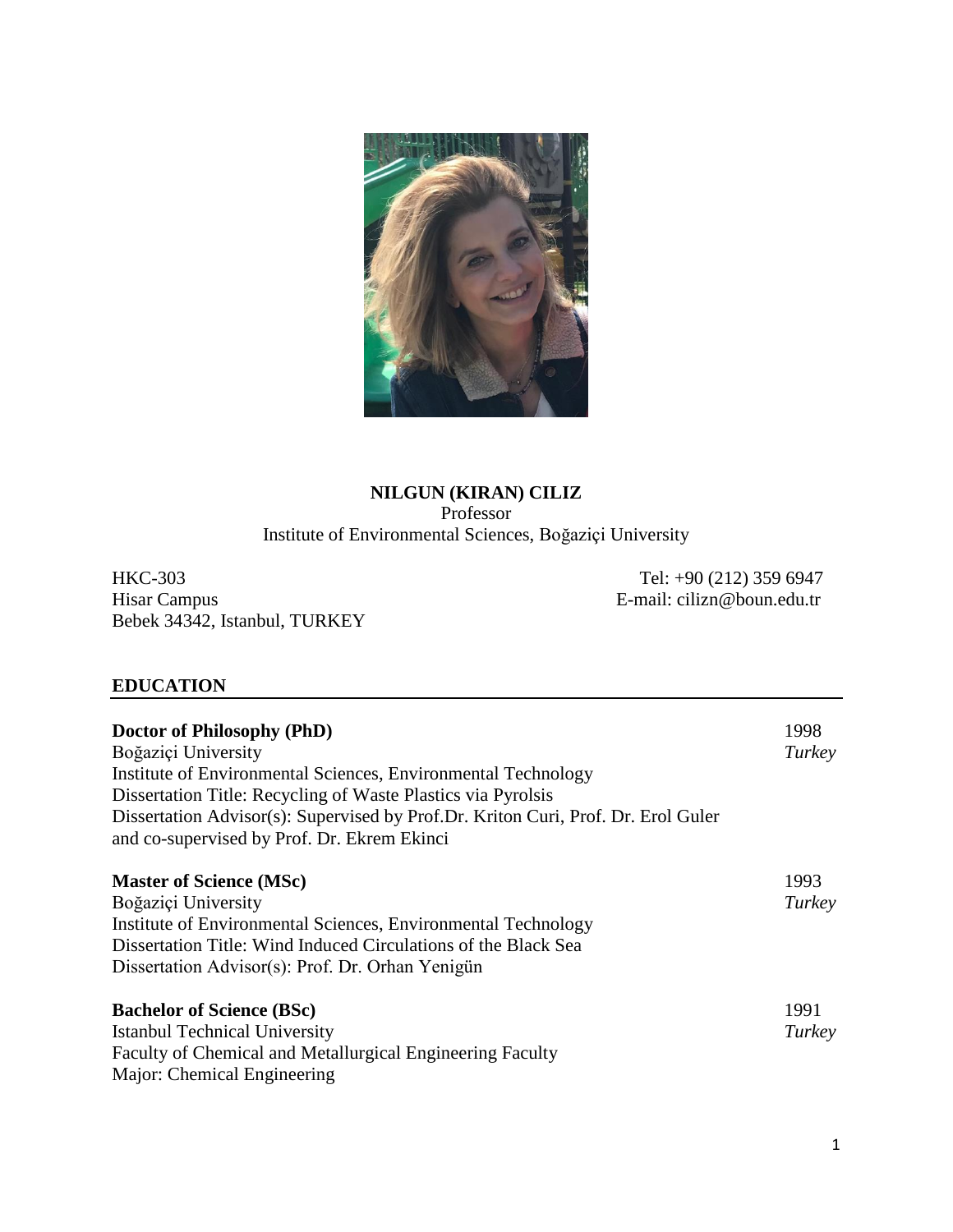## **RESEARCH INTERESTS**

- Integrated approach for resource conservation, energy, fuel and value added chemical recovery from industrial wastes and agricultural residues.
- Environmental sustainability applications for agricultural and industrial products in terms of life cycle assessment.
- Region based environmental sustainability assessment.

## **WORK EXPERIENCE**

**Lecturer 2002 - present** Boğaziçi University, Institute of Environmental Sciences *Istanbul, Turkey*

**Coordinator 2013 - present** Boğaziçi University, Sustainable and Green Campus Program *Istanbul, Turkey*

**Director 2019 - 2020** United Nations Sustainable Development *Istanbul, Turkey* Solutions Network | Turkey (UNSDSN | Turkey)

**Co-Chair 2015 - 2019** for UNSDSN Network | Turkey Youth Representative *Istanbul, Turkey*

### **Founder and Director 2007 - present**

Boğaziçi University, *Istanbul, Turkey* Sustainable Development and Cleaner Production Center

**Director 2011 - 2013** Boğaziçi University, Environmental Ethics Committee *Istanbul, Turkey*

**Visiting Professor 1999 - 2001** Technical University of Denmark, *Lyngby, Denmark* Institute for Product Development

**Senior Scientist 1998 - 2000** The Scientific and Technological Research Council of Turkey *Kocaeli, Turkey* (TUBITAK-MRC), Energy Systems and Environmental Research Institute

**Scientist 1996 - 1998** The Scientific and Technological Research Council of Turkey *Kocaeli, Turkey* (TUBITAK-MRC), Energy Systems and Environmental Research Institute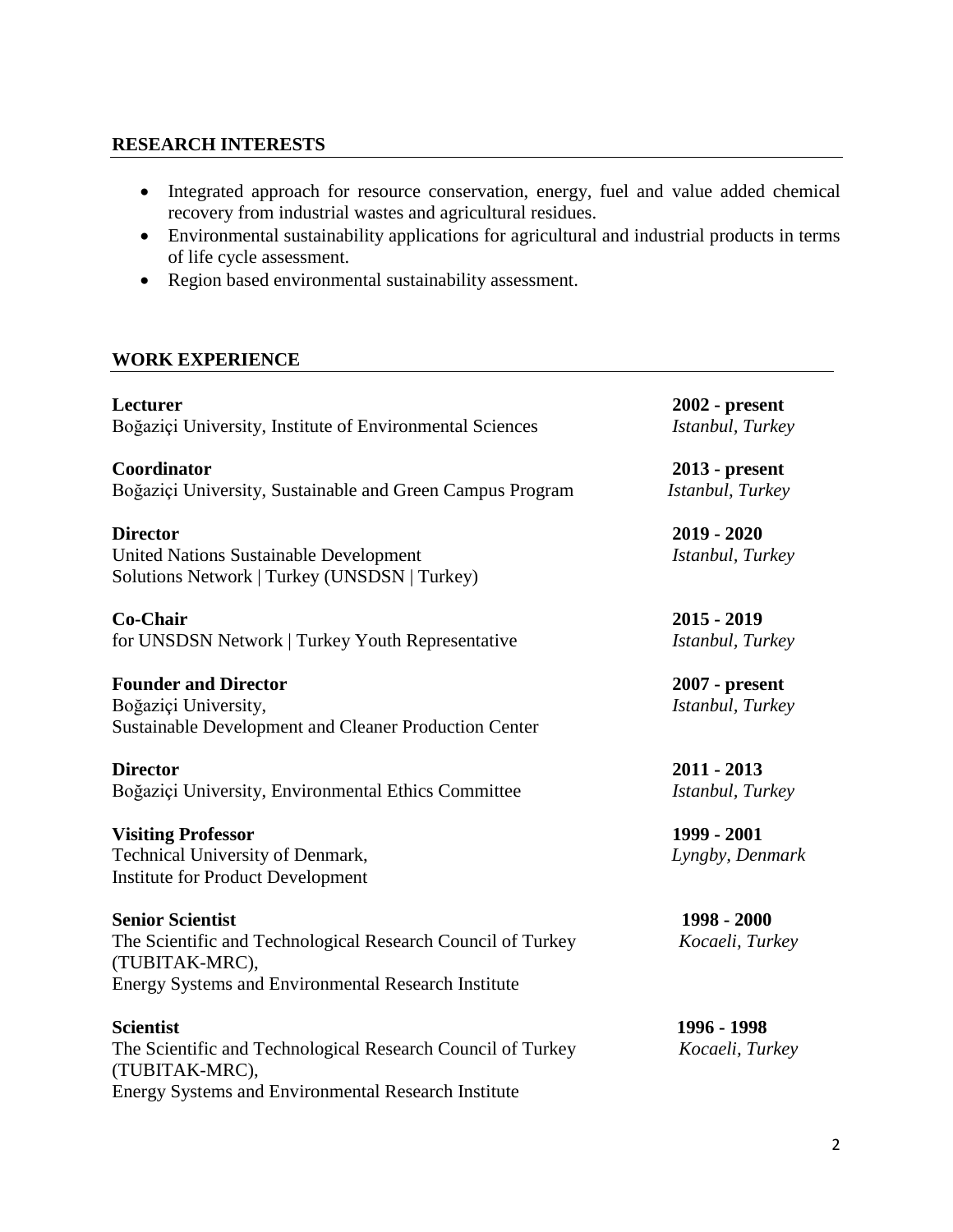**Visiting Scientist 1996 - 1997** Strathclyde University, *Glasgow, Scotland* Pure and Applied Chemistry Department

**Research Assistant 1991 - 1996** Boğaziçi University, Institute of Environmental Sciences *Istanbul, Turkey*

## **TEACHING EXPERIENCE**

### **Undergraduate Courses, Boğaziçi University, Institute of Environmental Sciences**

ESC 301 – Environmental Dimensions

ESC 351 - Sustainable Development

### **Graduate Courses, Boğaziçi University, Institute of Environmental Sciences**

- ESC 500 On-site Training
- ESC 502 Principles of Environmental Pollution
- ESC 509 Resource Conservation for Fuel, Energy and Chemicals  *(Former name: Energy and Environment)*
- ESC 568 Pollution Prevention Assessment (Ecodesign, LCA)
- ESC 572 Global Environmental Systems
- ESC 579 Graduate Seminar

### **PROFESSIONAL SERVICES**

### Guest Editor

 Lozano, R., **Ciliz, N.**, Ramos, T., Blok, V., Caeiro, S., Hoof, B., Huisingh, D., "Bridges for a more sustainable future: Joining Environmental Management for Sustainable Universities (EMSU) and the European Roundtable for Sustainable Consumption and Production (ERSCP) conferences", Journal of Cleaner Production 106 (2015) 1-700.

### Referee for Journals

- Journal of Cleaner Production
- Resource Conservation and Recycling
- Fuel
- Waste Management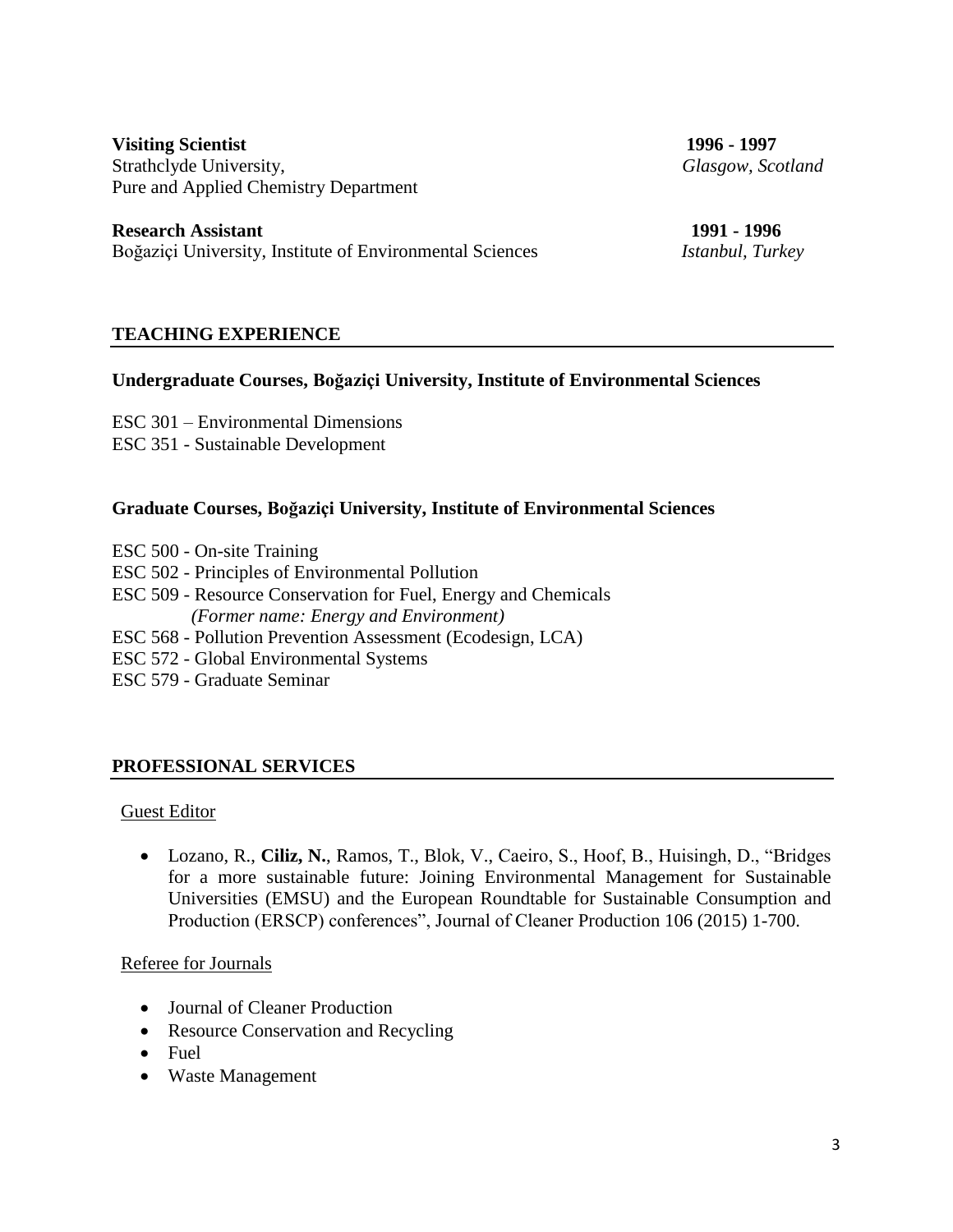## Evaluation Committee Jury Member

- ÇEVKO (Environmental Protection and Packaging Waste Management Foundation), Green Dot Award Jury Member, (2018-present)
- Çöpüne Sahip Çık Vakfı (a Turkish Foundation on Solid Waste Minimization) (2018 present)
- ICCI International Energy and Environment Fair and Conference, organized by Hannover Fair Ltd., (2017-2019).
- [Global Cleantech Innovation Programme \(GCIP\)](http://turkey.cleantechopen.org/)**,** organized by UNIDO, TÜBİTAK, 2016- present.
- TÜBİTAK-KONNECT (Strengthening STI Cooperation between the EU and Korea, Promoting Innovation and the Enhancement of Communication for Technology-related Policy Dialogue), EU INCO projects, 2016-present.
- Sabri Ulker Environment Competition, organized by Turkish Marine Environment Protection Association (TURMEPA) and Yildiz Holding, 2013 – present.
- Sustainable Business Awards, organized by Sustainability Academy", 2014-present.
- EC for  $7<sup>th</sup>$  Framework Project on Sustainable Surface Transport,  $2007 2013$ .
- Coca-Cola Company for "Business Awards of Suppliers", 2013.
- WBCSD in Turkey for "Business Awards in Sustainability", 2013.
- European Business Awards for the Environment", EU, 2006 2008.

## National Focal Point

- UN Sustainable Development Solutions Network Turkey Executive Committee member  $(2019-).$
- UN Sustainable Development Solutions Network Turkey Co-Chair (2015 2019)
- The Balkan Environmental Association (B.EN.A), BU-SDCPC, (2013 present).
- Preventive Environmental Protection Approaches in Europe (EU PREPARE), BU-SDCPC, (2006 – present).
- EU Mediterranean Action Plan- Regional Activity Centre for Cleaner Production, 2000 2003.

# **JOURNAL PUBLICATIONS**

- Mammadov, A., C**ılız, N.,** "Development of Electricity Production from Lignite and Hard Coal LCA Processes Using Theoretically Calculated Emission Data", *to be published at Journal of Cleaner Production.*
- Mammadov, A., **Cılız, N.,** "Yaşam Döngüsü Analizi (LCA): Tanımı, Amacı, Sürdürülebilirlik Kavramları ile İlişkisi ve Sanayideki Yeri", Kalkınmada Anahtar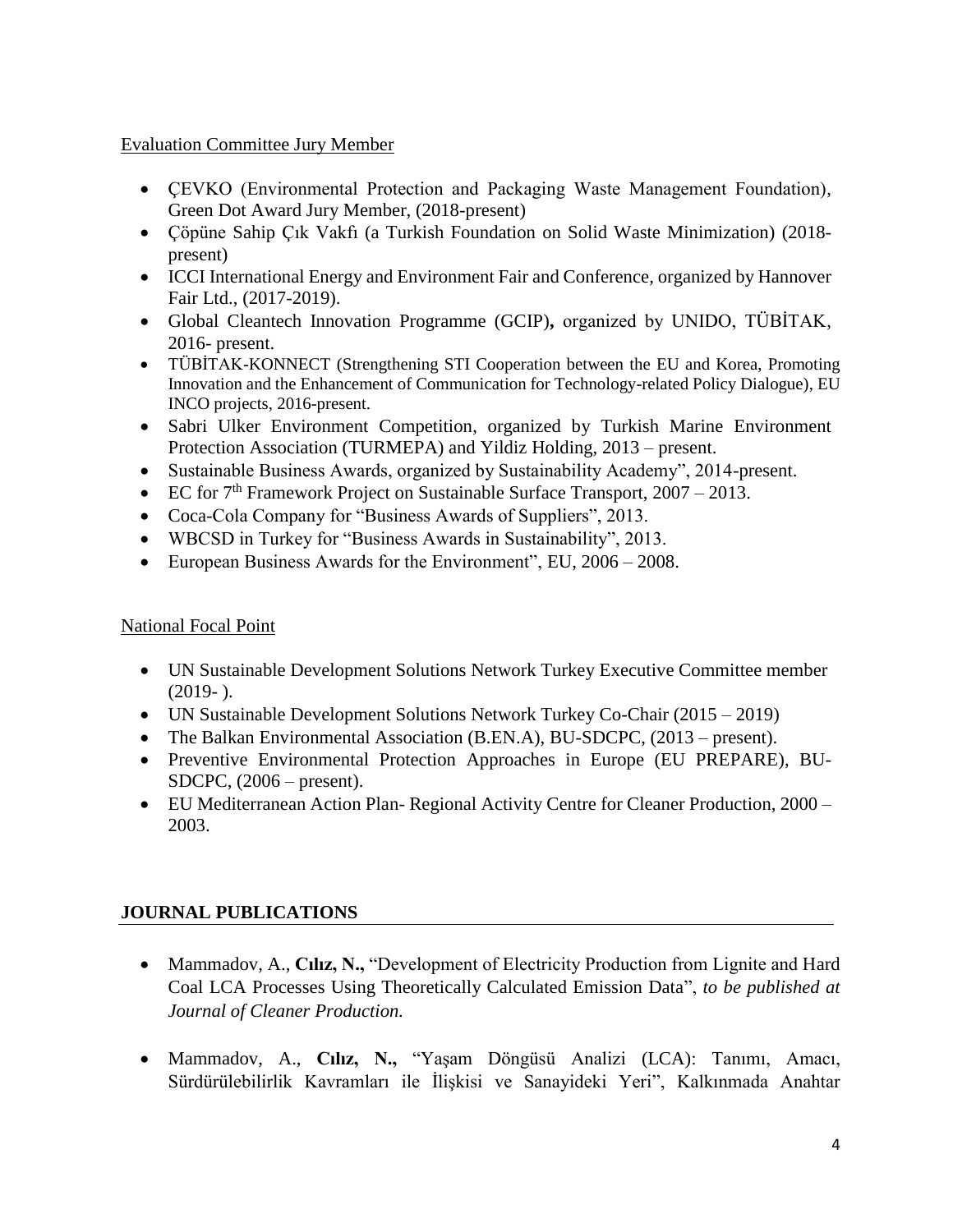Verimlilik Dergisi, Eylül 2017, Sayı: 345, 4-9, Bilim, Sanayi ve Teknoloji Bakanlığı Verimlilik Genel Müdürlüğü, Ankara.

- Baydar, G., Mammadov, A., Apiş, D., **Cılız, N.,** "Türkiye'deki Pamuklu Tekstil Ürünlerinin Yaşam Döngüsü Analizi (LCA)", Kalkınmada Anahtar Verimlilik Dergisi, Eylül 2017, Sayı: 345, 10-18, Bilim, Sanayi ve Teknoloji Bakanlığı Verimlilik Genel Müdürlüğü, Ankara.
- Temizel-Şekeryan, Ş., Başar, H.M., **Cılız, N.,** "Kişisel Bakım Ürünleri Üretiminde Karar Verme Mekanizmaları (LCA)", Kalkınmada Anahtar Verimlilik Dergisi, Eylül 2017, Sayı: 345, 19-26, Bilim, Sanayi ve Teknoloji Bakanlığı Verimlilik Genel Müdürlüğü, Ankara.
- Hacıyusufoğlu, B., Başar, H.M., **Cılız, N.,** "Farklı Çimento ve Betonların Karşılaştırmalı Yaşam Döngüsü Analizi (LCA) ve LEED Sertifikalı Binalarda Etkilerinin Değerlendirilmesi, Kalkınmada Anahtar Verimlilik Dergisi", Eylül 2017, Sayı: 345, 27- 35, Bilim, Sanayi ve Teknoloji Bakanlığı Verimlilik Genel Müdürlüğü, Ankara.
- Daylan, B., Korkmaz, A.P., **Cılız, N.,** "Alternatif Ulaşım Yakıtı olarak Lignoselülozik Biyoetanolün Yaşam Döngüsü Analizi (LCA) ve Çevresel Yaşam Döngüsü Maliyet Analizi", Kalkınmada Anahtar Verimlilik Dergisi, Eylül 2017, Sayı: 345, 36-44, Bilim, Sanayi ve Teknoloji Bakanlığı Verimlilik Genel Müdürlüğü, Ankara.
- Korkmaz, A.P., Apiş, D., **Cılız, N.,** "Yaşam Döngüsü Analizinin (LCA) Ambalaj Atıklarının Geri Dönüşümündeki Önemi, Kalkınmada Anahtar Verimlilik Dergisi, Eylül 2017, Sayı: 345, 45-48, Bilim, Sanayi ve Teknoloji Bakanlığı Verimlilik Genel Müdürlüğü, Ankara.
- Nayal, F.S., Mammadov, A., **Ciliz, N.,** "Environmental assessment of energy generation from agricultural and farm waste through anaerobic digestion", Journal of Environmental Management, 184 (2016) 389-399
- Daylan, B., **Ciliz, N.**, "Life cycle assessment (LCA) and environmental life cycle costing analysis of lignocellulosic bioethanol as an alternative transportation fuel", Renewable Energy, Nov. 21, 2015
- Baydar, G., **Ciliz, N.,** Mammodov, A., "Life cycle assessment of cotton textile products in Turkey". Resources, Conservation and Recycling (2015), 104, 213-223
- Lozano, R., **Ciliz, N.**, Ramos, T., Blok, V., Caeiro, S., Hoof, B., Huisingh, D., 2015. "Bridges for a more sustainable future: Joining Environmental Management for Sustainable Universities (EMSU) and the European Roundtable for Sustainable Consumption and Production (ERSCP) conferences", Journal of Cleaner Production, 106 (2015) 1-700.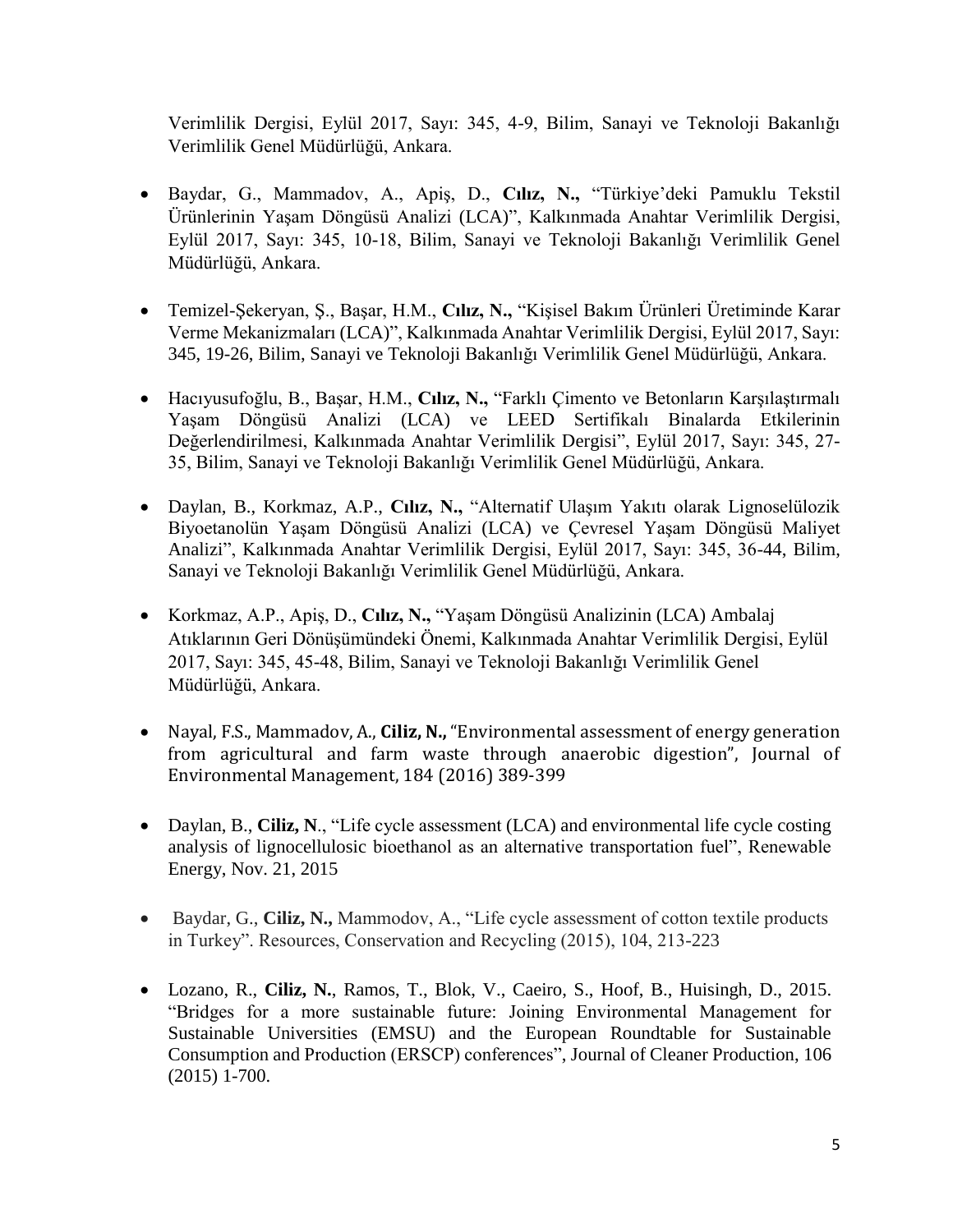- Daylan, B., **Ciliz, N.,** Mammadov, A., 2013. "Hazardous process chemical and water consumption reduction through cleaner production application for a zinc electroplating industry in Istanbul", Resources, Conservation and Recycling, 81 (2013) 1–7.
- **Ciliz, N.**, Lozano, R., Huisingh, D., Quist, J.,2013. "Bridges for a more sustainable future: uniting continents and societies", Journal of Cleaner Production, 39 (2013) 388-391.
- Buyukbay, B., **Ciliz, N.,** Goren G.E., Mammadov, A., 2010. "Cleaner production application as a sustainable production strategy in a Turkish printed circuit board plant", Resource, Conservation and Recycling, 54(2010) 744-751.
- Baban, A., Yediler, A., **Kiran-Ciliz, N**., 2010. "Integrated water management and CP implementation for wool and textile blend processes", Clean, (2010) 38 (1), 84 – 90.
- Mehmetli, E., Dogan, O., Tiris, M., **Kiran-Ciliz, N**., Matuschek, G., 2008. "Thermolysis product distribution of solid waste obtained from olive oil production", Clean, 36(39) (2008) 315-319.
- Baban, A., Yediler, A., **Kiran-Ciliz, N.**, Kettrup, A., 2004. "Biodegradability oriented treatibility studies on remaining composite wastewater of a woolen textile dyeing and finishing plant", Chemosphere, 54 (2004) 731-738.
- **Kiran-Ciliz, N.**, Ekinci, E., Snape, C.E., 2004. "Pyrolysis of virgin and waste polypropylene and its mixtures with waste polyethylene and polystyrene", Waste Management, 24 (2004) 173-181.
- Gurbuz S., **Kiran Ciliz, N.**, Yenigun, O., 2004. "Cleaner production implementation through process modifications for selected SMEs in Turkish olive oil industry" Journal of Cleaner Production, 12 (2004) 613-621.
- Budinova, T., Savoval, D., Petrov, N., Razvigorova, M., Minkova, V., **Ciliz, N.**, Apak, E., Ekinci, E., 2003. "Mercury adsorption by different modifications of furfural adsorbent", Industrial and Engineering Chemistry Research,Volume 42, No.10, (2003) 2223-2229.
- **Kiran-Ciliz, N.**, 2003. "Reduction in resource consumption by process modifications in cotton wet processes", Journal of Cleaner Production, Volume 11, No.4, (2003), 481-486.
- **Kiran, N.**, Ekinci, E., Snape, C.E., 2000. "Recycling of plastic wastes via pyrolysis", Resource Conservation and Recycling, Volume 29, No.4, June 2000, 273-285.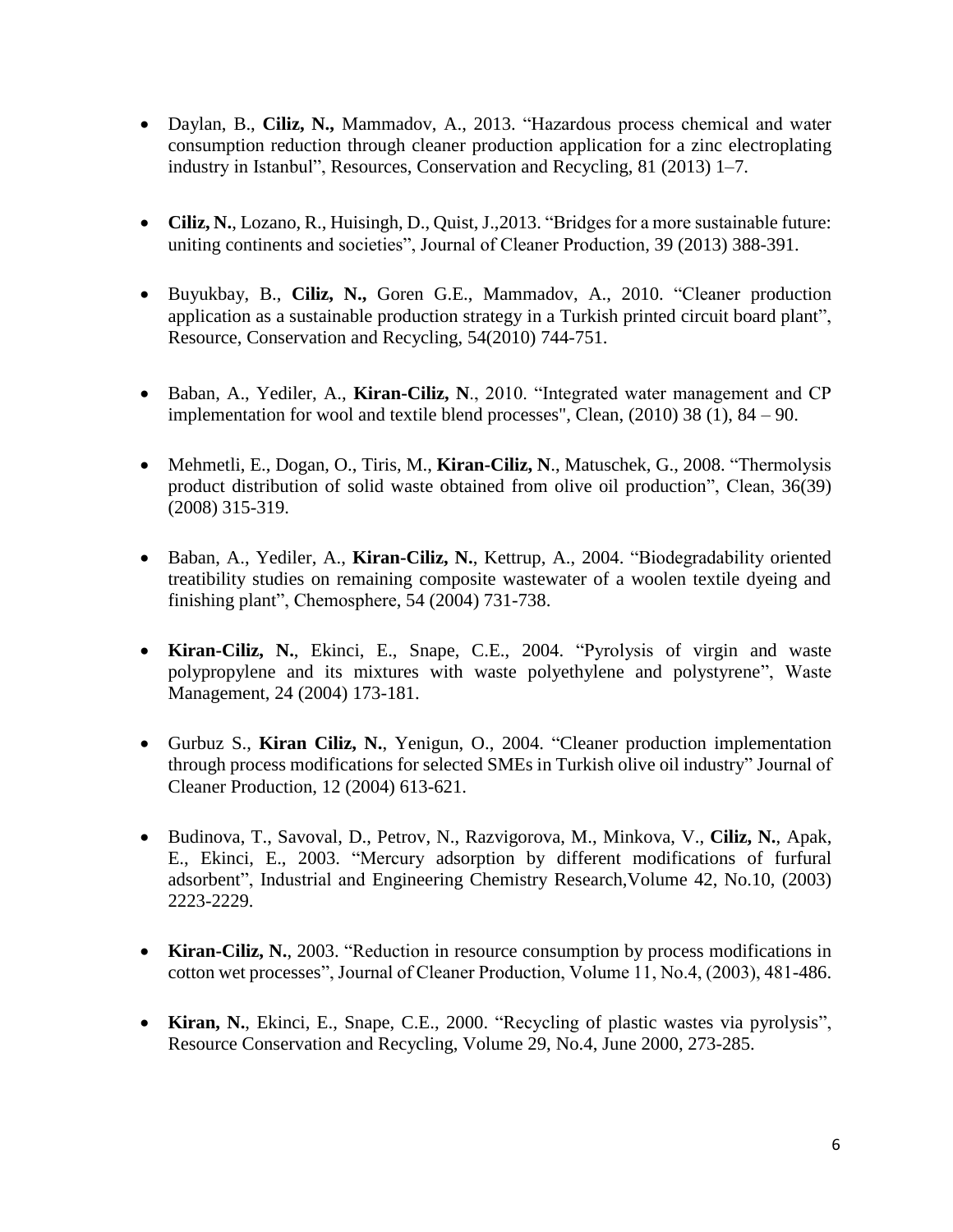- **Kiran, N.**, 2000. "Waste management techniques for selected solid wastes", Guest Editorial, Resource Conservation and Recycling, Volume 29, No.4, June 2000, 249-250.
- **Kiran, N.**, Yenigun, O., Borekci, O., 1996. "Wind induced circulations of the Black Sea", Water Science and Technology, Volume 32, No.7, 1996, 87-94.

# **CONFERENCE PRESENTATIONS**

- Kıran Cılız, N., "Seçilmiş Ambalajlar için Çeresel Sürdürülebilirlik Uygulamaları", TÜBA, Sürdürülebilir Kalkınma, Finans ve Çevre Çalışma Grubu "Döngüsel Ekonomi" Sempozyumu, 19-20 Şubat 2021.
- Ciliz, N., "Eco-Design for Environmental Sustainability", Ally for Future, Organized by Family Ministry of Labor and Social Services, 14-21. December.2019.
- Ciliz, N., "Sustainable Production and Consumption Patterns", Conference on Sustainable Production, Organized by Sweden Consulate, 27 April 2019.
- Ciliz, N., "Sustainable Campus Applications", Environment, Coast and Zero Waste Conference, organized by Ministry of Environment and Urbanisation, Muğla, Sarıgerme, 14-14 April 2019.
- Ciliz, N., "Electronic Waste Management for Turkey", Waste Management Conference, Ministry of Environment and Urbanization 2017, Antalya, February 2017.
- Temizel, S., Ciliz, N., "Decision Making Tools in the Production Systems of Personal Care Products", Green & Sustainable Chemistry Conference, Intercontinental Hotel Berlin, Germany, April 2016.
- Ciliz, N., "Life Cycle Assessment Applications for Plastic Packaging in Turkey: laundry detergents", Flexible Packaging Middle East Conference, Dubai, UAE, December 2015.
- Ciliz, N., Mammadov, A "Development of the national life cycle inventory database of Turkey", the Third Annual International Conference on Sustainable Development (ICSD), New York, USA, September 2015.
- Mammadov, A., Ciliz, N., "Biodiesel replacing diesel in İstanbul public transport; A life Cycle Approach", LCA in Energy System Session, 20th SETAC Europe LCA Case Study Symposium, Novi Sad, Serbia, November 2014.
- Haciyusufoglu, B., Ciliz, N., "Life cycle assessment of different types of cement concrete and its impact on LEED Certificated Buildings", Green Infrastructure and Sustainable Societies/Cities (GreInSu'14) Conference, Izmir, Turkey, May 2014.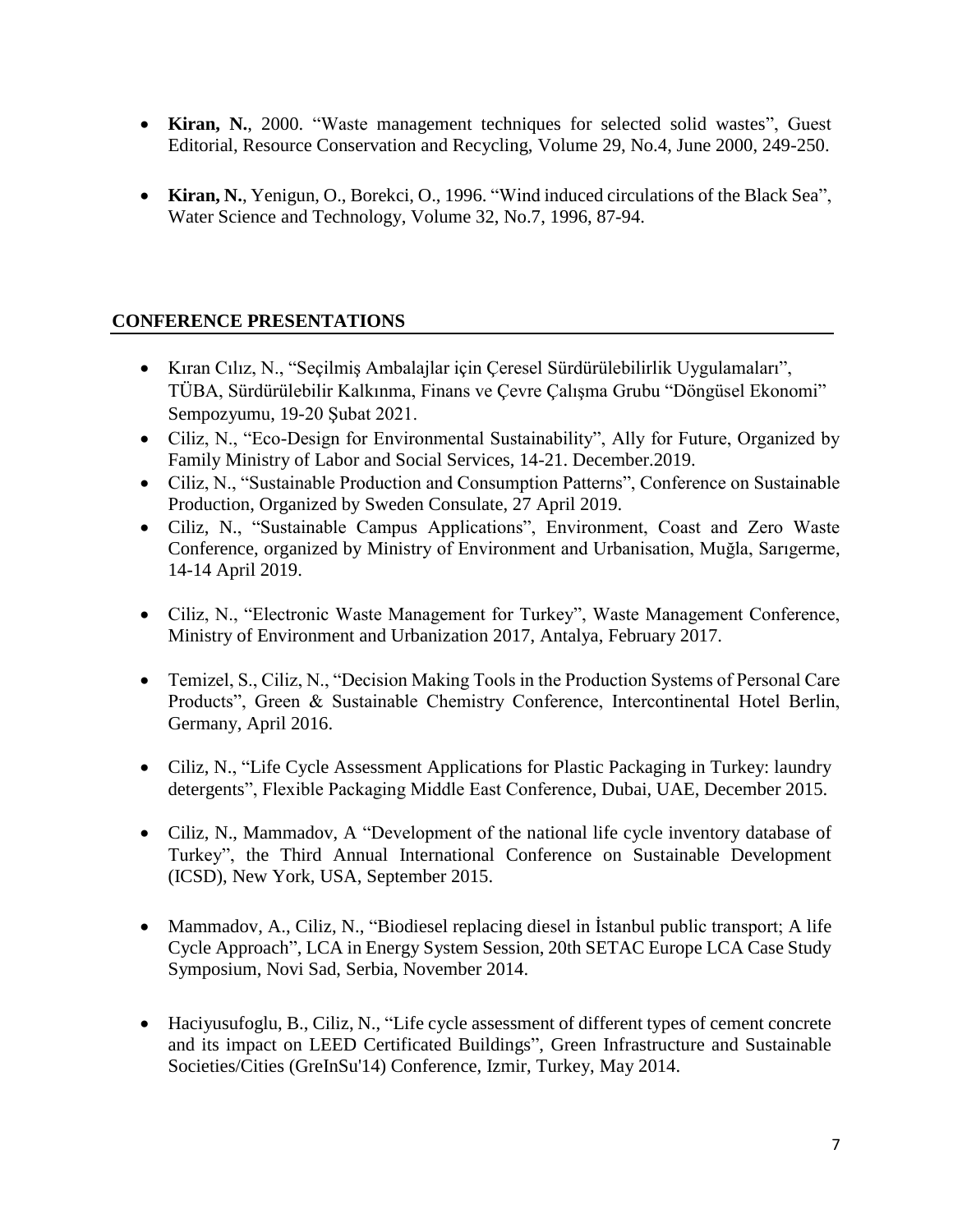- Ciliz, N., Tunali, M., Kulce, G., "Boğaziçi University as a sustainable and green campus concept in Turkey", 16<sup>th</sup> Conference of the European Roundtable on Sustainable Consumption and Production (ERSCP) and  $7<sup>th</sup>$  Conference of the Environmental Management for Sustainable Universities (EMSU), Istanbul, Turkey, June 2013.
- Ciliz, N., Mammadov, A., "Life cycle assessment for sustainable transport fuel production in Istanbul", 16<sup>th</sup> Conference of the European Roundtable on Sustainable Consumption and Production (ERSCP) and  $7<sup>th</sup>$  Conference of the Environmental Management for Sustainable Universities (EMSU), Istanbul, Turkey, June 2013.
- Ciliz, N., Mammadov, A., "Sustainability evaluation of laundry detergent using life cycle assessment methodology", 16<sup>th</sup> Conference of the European Roundtable on Sustainable Consumption and Production (ERSCP) and  $7<sup>th</sup>$  Conference of the Environmental Management for Sustainable Universities (EMSU), Istanbul, Turkey, June 2013.
- Daylan, B., Ciliz, N., Mammadov A, Yıldırım H., "Lignocellulosic bioethanol production and consumption in Turkey", 16<sup>th</sup> Conference of the European Roundtable on Sustainable Consumption and Production (ERSCP) and  $7<sup>th</sup>$  Conference of the Environmental Management for Sustainable Universities (EMSU), Istanbul, Turkey, June 2013.
- Kundaklar, F., Ciliz, N., "Sustainable energy action plan development for selected municipality", 16<sup>th</sup> Conference of the European Roundtable on Sustainable Consumption and Production (ERSCP) and  $7<sup>th</sup>$  Conference of the Environmental Management for Sustainable Universities (EMSU), Istanbul, Turkey, June 2013.
- Kulce, G., Ciliz, N., "A managerial roadmap for the integration of selected sustainable development indicators for Akyaka region", 16<sup>th</sup> Conference of the European Roundtable on Sustainable Consumption and Production (ERSCP) and  $7<sup>th</sup>$  Conference of the Environmental Management for Sustainable Universities (EMSU), Istanbul, Turkey, June 2013.
- Tunali, M., Ciliz, N., Baban, A., "Implementation of life cycle assessment for an anaerobic digestion plant in a university campus as a decision mechanism", 16<sup>th</sup> Conference of the European Roundtable on Sustainable Consumption and Production (ERSCP) and 7<sup>th</sup> Conference of the Environmental Management for Sustainable Universities (EMSU), Istanbul, Turkey, June 2013.
- Tunali, M., Ciliz, N., Baban, A., Coban, V., "Design and energy balance of an anaerobic digestion plant for utilization of food leftovers of a university in Istanbul", 16<sup>th</sup> Conference of the European Roundtable on Sustainable Consumption and Production (ERSCP) and 7<sup>th</sup> Conference of the Environmental Management for Sustainable Universities (EMSU), Istanbul, Turkey, June 2013.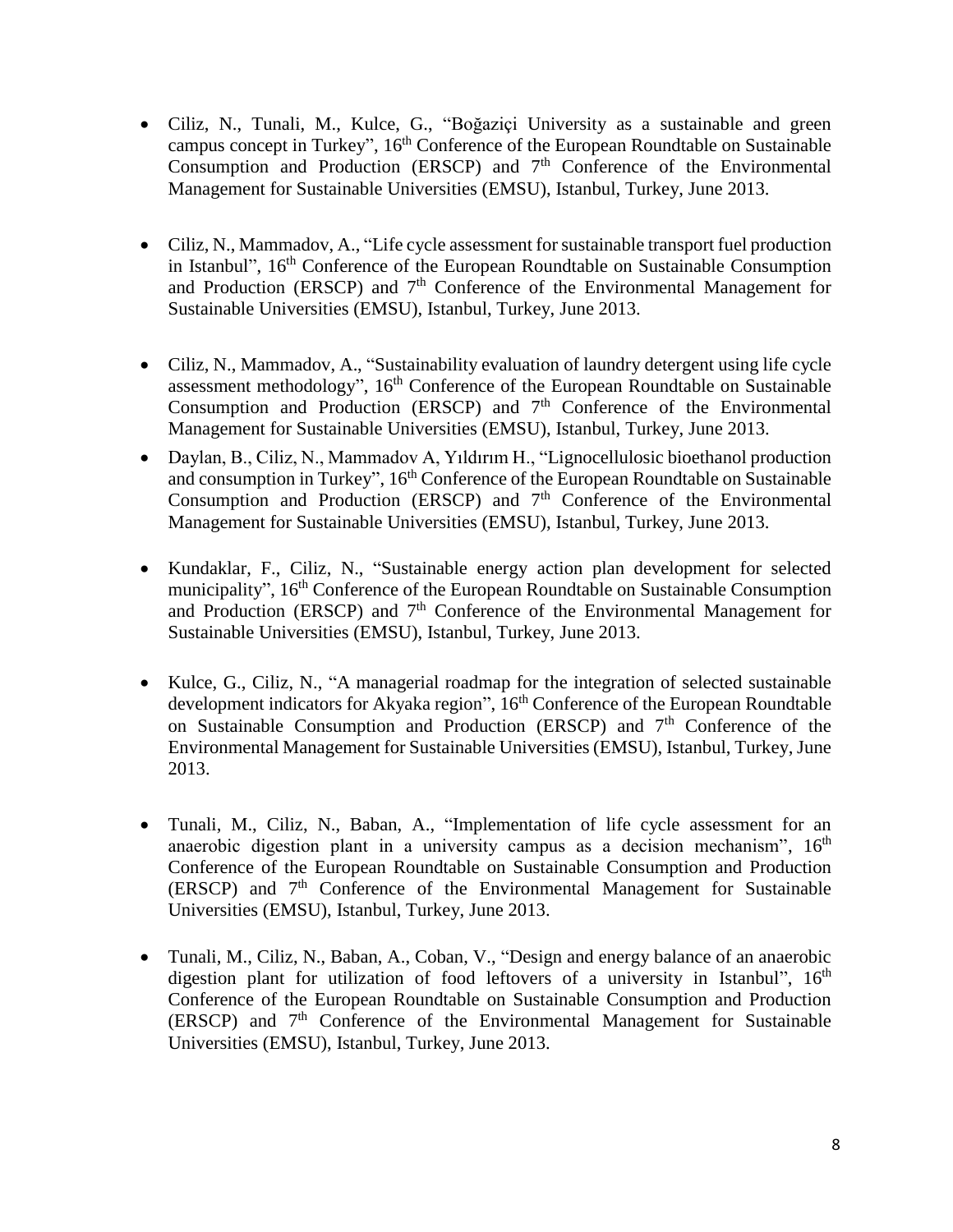- Sisman Nayal, F., Ciliz, N., "Anaerobic digestion of agricultural & animal wastes and the comparison of its environment impact potential with the fossil fuel and renewable energy systems" 10<sup>th</sup> Global Conference on Sustainable Manufacturing, Istanbul, Turkey, October 2012.
- Tunali, M., Ciliz, N., "Implementation of life cycle assessment for an anaerobic digestion plant in a university campus as a decision mechanism" 10<sup>th</sup> Global Conference on Sustainable Manufacturing, Istanbul, Turkey, October 2012.
- Ciliz, N., Yildirim H., Izbul E., Daylan B., "The challenges associated with lignocellulosic bioethanol production and consumption considering renewable energy policies in Turkey", 15<sup>th</sup> Conference of the European Roundtable on Sustainable Consumption and Production (ERSCP), Bregenz, Austria, May 2012.
- Ciliz, N., Daylan B., Mammadov A., Tukenmez S., "An environmental life cycle assessment analysis of lignocellulosic bioethanol as an alternative transportation fuel", 15<sup>th</sup> Conference of the European Roundtable on Sustainable Consumption and Production (ERSCP), Bregenz, Austria, May 2012.
- Morina, E., Ciliz, N., Ekinci E., Buyukbay, B., "Energy savings in production industry", RENET, International Renewable Energy Conference, (IREC), Boğaziçi University, Istanbul, Turkey, November 2009.
- Ozata, I., Ciliz, N., Mammadov, A., Buyukbay, B., Ekinci, E., "Comparative LCA approach for sustainable transport fuel production from waste cooking oil and rapeseed", 13thConference of the European Roundtable on Sustainable Consumption and Production (ERSCP), Aalborg, Denmark, June 2009.
- Morina, E., Kiran-Ciliz, N., Ekinci, E., "Economic Advantages of resource Conservation through Process Modifications in the Selected Dairy Industry: a case study for a plant located in istanbul",  $10<sup>th</sup>$ Conference of the European Roundtable on Sustainable Consumption and Production (ERSCP), Antwerp, Belgium, October 2005.
- Alkan, A., Kiran-Ciliz, N., Gurbuz S., "Life cycle assessment applications for glassware products; a case study: Sisecam products", 2<sup>nd</sup> International Conference on Life Cycle Management, F.C. Pique, .R. Pons, V.1, p.182-188, Barcelona, Spain, September 2005.
- Gurbuz S., Kiran-Ciliz, N., Yenigun, O., "Cleaner production implementation in olive oil industry", 8th Conference of the European Roundtable on Sustainable Consumption and Production (ERSCP), Cork, Ireland, UK, October 2002.
- Gurbuz S., Kiran-Ciliz, N., Yenigun O., "Water conservation in olive oil industry with the implementation of cleaner production methodology", Regional Symposium on Water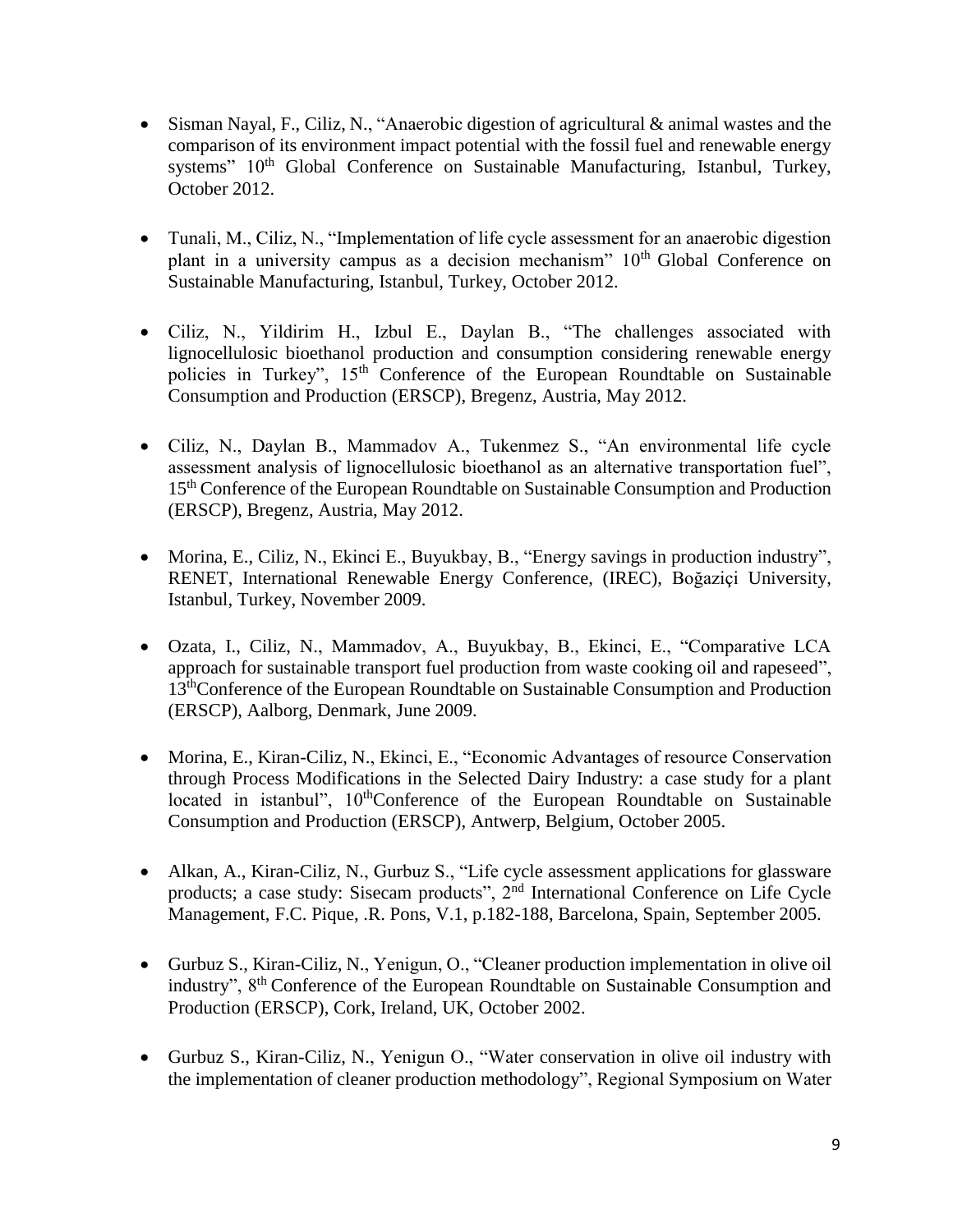Recycling in Mediterranean Region, International Water Association (IWA), p. 99-103, Greece, September 2002.

- Baban A, Kiran-Ciliz, N., Olgun, H., "Compost potential of chicken manure; a study from Corum", ISWA World Environment Congress and Exhibition", V.2, p. 1293-1300, Istanbul, Turkey, July 2002.
- Kiran, N., Baban, A., "Enhancements of energy and water conservation concept in textile industry", Global Competitiveness through Cleaner Production, J.A.Scott and R.J.Pagan, p. 565-573, Brisbane, Australia, April 1999.
- Kiran, N., Ozdogan, S., "Integration of process energy supply options into cleaner production into textile industry", The Kriton Curi International Symposium on Environmental Management in the Mediterranean Region, pages: 947-955, Antalya, Turkey, June 1998.
- Kiran, N., Hilmioglu, B., "Contribution of low efficiency combustion appliances to air pollution in Turkey", international symposium and workshop environment and interaction, paper:42 Porto, Portugal, November 1996.

## **POSTER PRESENTATIONS**

- Yildirim H., Daylan B., **Ciliz, N.**, "Lignin recovery from agricultural residues for waste minimization", The Third Annual International Conference on Sustainable Development (ICSD), New York, USA, September 2015.
- Buyukbay, B., **Ciliz, N.**, "The optimization of dilute acid and steam-explosion pretreatment and enzymatic hydrolysis to increase bioethanol yield from Turkish wheat straw and corn stover*",*Global Biotechnology Congress 2014, Boston, USA, June 2014.
- Kulce, G., **Ciliz, N.**, "Evaluation of organic farming as a sustainability indicator for the Akyaka region", International Congress on Green Infrastructure and Sustainable Societies/Cities (GreInSu'14), Izmir, Turkey, May 2014.
- **Ciliz, N.,** "Supply Chain Management Approach for Textile Products", Sustainable Brands Conference, Sustainability Academy, Istanbul, Turkey, 2014.
- Nayal, F., **Ciliz, N.**, Ekinci, E., Mammadov, A., Baban, A., Atabarut, T., "Cleaner production implementation for the integrated tannery in Turkey", WasteEng10: 3rd International Conference on Engineering for Waste and Biomass Valorisation, Beijing, China, May, 2010.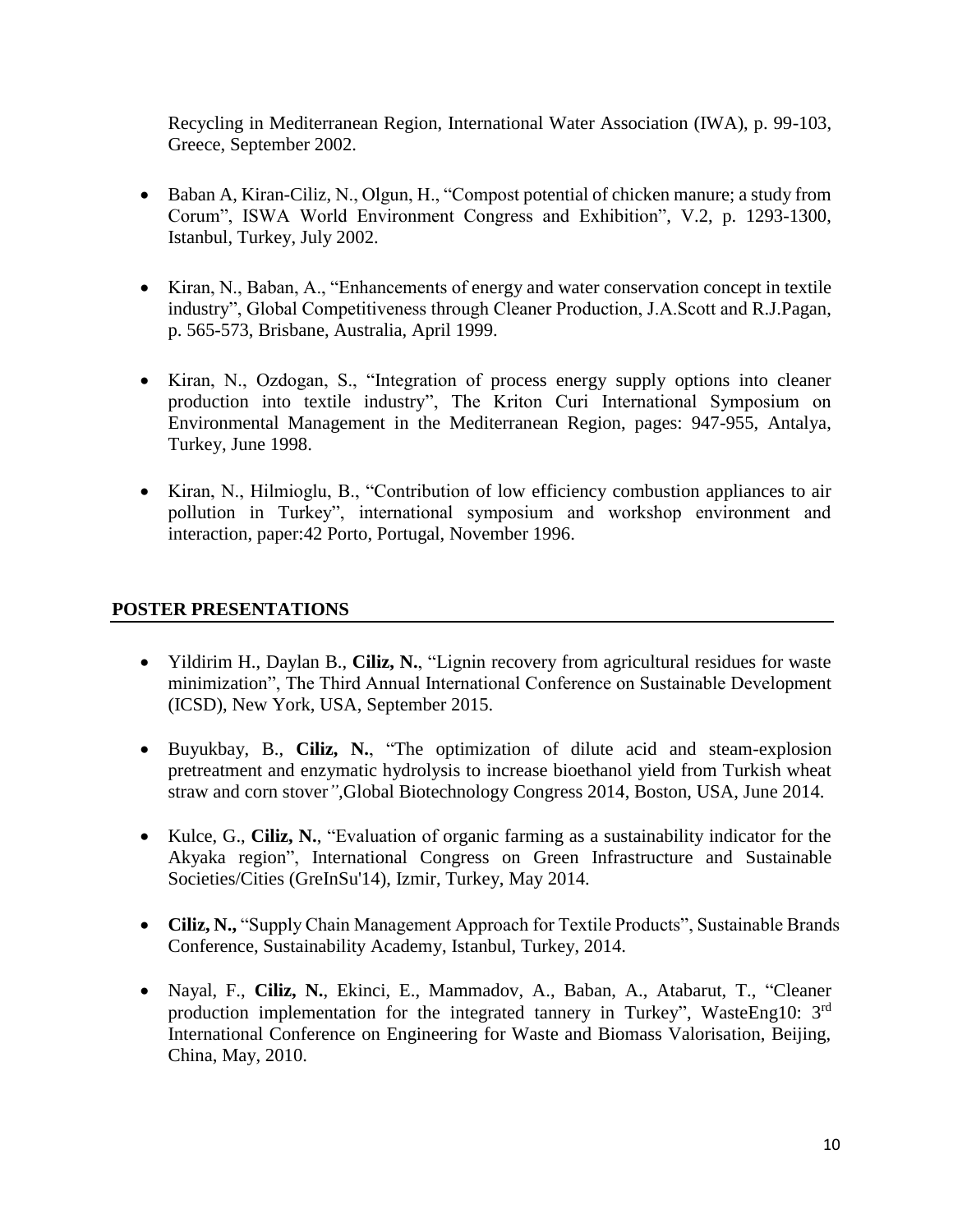- Buyukbay, B., **Ciliz, N.**, Goren G.E., "Pollution prevention and resource conservation applications for a Turkish electroplating industry: a case study in Istanbul", 12<sup>th</sup> ERSCP, Conference of the European Roundtable on Sustainable Consumption and Production (ERSCP), Berlin, Germany, September 2008.
- **Kiran-Ciliz, N.,** Ozturan, M., Gurbuz, S., Ekinci, E., "Life cycle assessment implementation for the disposal processes of waste PE and PS plastic dishes", 9<sup>th</sup>Conference of the European Roundtable on Sustainable Consumption and Production (ERSCP), Bilbao, Spain, May 2004.

# **ORAL PRESENTATIONS**

- **Ciliz, N.,** "Sustainable Green Campus at Boğaziçi University", at **various** Turkish National University Conference**s** (Samsun 19 Mayıs Univ, Ege Univ, Akdeniz Univ, İnönü Univ), 2019.
- **Ciliz, N**., Başar, H.M., "Sustainable Production and Consumption Indicators of UN-SDGs", sponsored by Ministry of Development and ESCARUS, Ankara, May 2017.
- **Ciliz, N.**, Kundaklar, F., "Sustainability Applications in Mega Cities", Sustainable Cities and Urban Expo, organized by WALD, UCLG and MEWA, Istanbul 2016.
- **Ciliz, N.**, Daylan, B., "Biofuels and Environmental Impacts", supported by Istanbul Development Agency (İSTKA) and coordinated by Koç University, Boğaziçi University, BU-SDCPC, February 2015.
- **Ciliz, N.**, "The Role of Turkish UNSDSN Netwok", The Sustainable Development Goals in the G20 Countries Conference, hosted by SDSN Turkey, Boğaziçi University, Istanbul, Turkey, November 2015.
- **Ciliz, N.**, "Towards Sustainable Development Goals: Agricultural Residue Management", Expo Milano: Feeding the Planet, Energy for Life. Milano, Italy, October 2015.
- Ciliz, N., "Current Situation on National LCA Database Development in Turkey",Life Cycle Initiative and JRC Workshop on LCA databases - database conformance and dataset review LCM, Bordeaux, France, September 2015.
- **Ciliz, N.**, Temizel, S., "Shoot a goal for a #BrightFuture, #GlobalGoals" Seminar, The importance of 17 Sustainable Development Goals launched by UNSDSN, Unilever Head Office, Turkey, October 2015.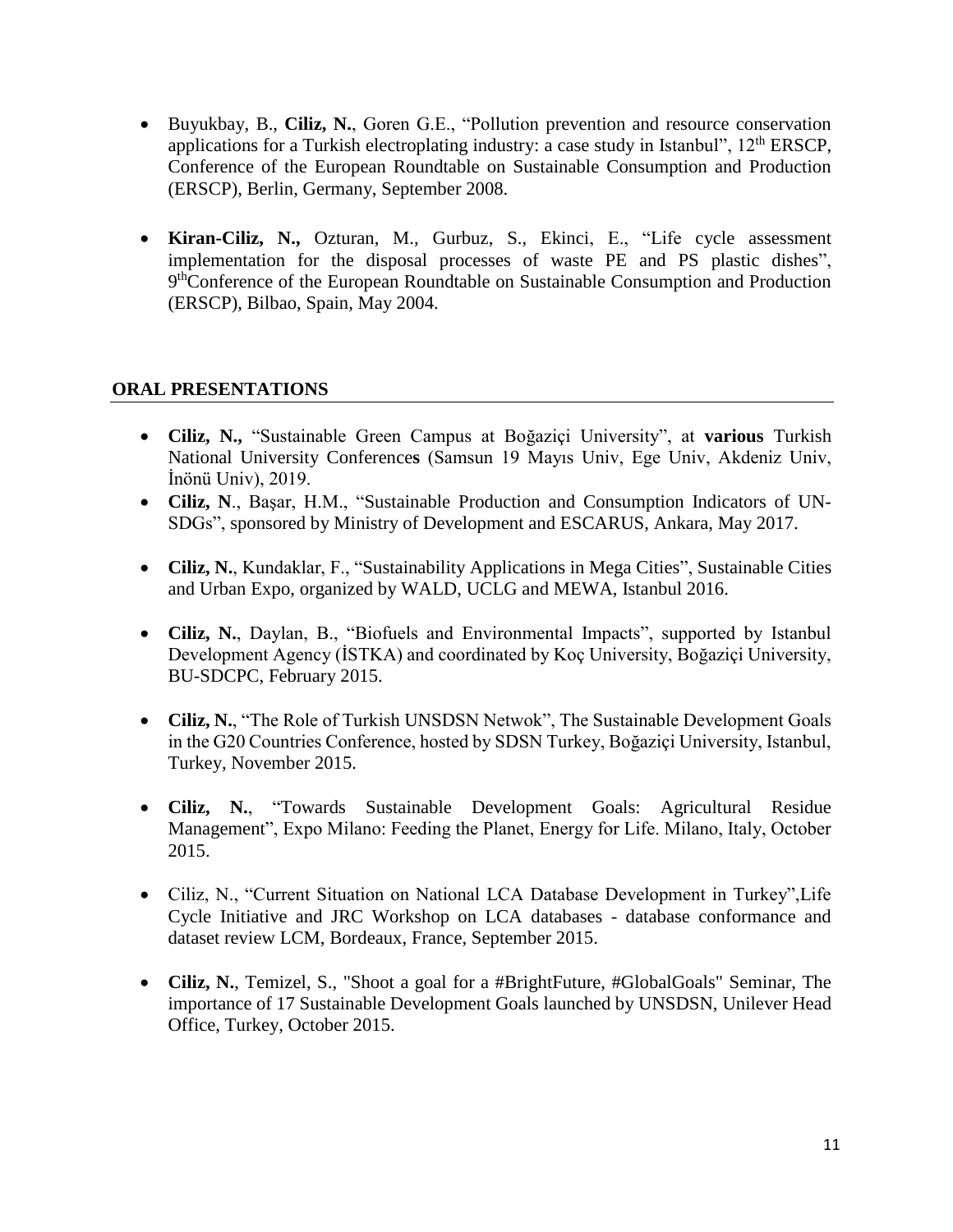- **Ciliz, N.**, Temizel, S., "#KnowYourGoals" Seminar, Discussing and Understanding the 17 Sustainable Development Goals launched by UNSDSN, Boğaziçi University, Turkey, September 2015.
- Ciliz, N., "Life Cycle Assesment-Overview", A series of Certificate Programme on Sustainable Development, in cooperation with Boğaziçi University Life Long Learning Center (BUYEM),Boğaziçi University, Istanbul, Turkey, May 2015.
- **Ciliz, N.**, "Special Academy Program for Retired Professionals" in cooperation with Boğaziçi University Life Long Learning Center (BUYEM),Boğaziçi University, Istanbul, Turkey, April 2015.
- **Ciliz, N.**, "Special Academy Program for Retired Professionals" in cooperation with Boğaziçi University Life Long Learning Center (BUYEM),Boğaziçi University, Istanbul, Turkey, November 2014.
- **Ciliz, N.,** "Sustainable Production Workshop: Life Cycle Assessment and Energy Productivity in Industry",Opening Speech, organised by Turkish Ministry of Science, Industry and Technology and Boğaziçi University Sustainable Development and Cleaner Production Center), Boğaziçi University, Turkey, December 2014.
- **Ciliz, N.**, Alkan, A., Kundaklar, F., Haciyusufoglu, B., "Cleaner Production Applications in Turkey - Finding Ways to Adapt in Industrial Parks. Case Study: Dairy Industry." supported by Ankara Development Agency, Ankara, Turkey, November, 2014.
- **Ciliz, N.**, Tanner S., "Environmental Education and Resilient Communities", 2014 Course for Sustainability - Living Laboratories: Resilience and Sustainability of Municipalities, Venice, Italy, October 2014.
- **Ciliz, N.,** Yildirim H., "Life Cycle Assessment and Approaches in Plastic Waste Management", International Workshop on Recycling Technologies in Plastic Industry, supported by UNIDO, TUBITAK-BUTAL, Bursa, Turkey, September 2014.
- **Ciliz, N.**, "The Impact of Supplier-end Processes in the Overall Sustainability of Consumer Products", Sustainable Brands, Turkey, May 2014.
- **Ciliz, N.,** Mammadov, A., "LCA Case Study in Turkey Laundry Detergents", International Workshop on LCA Database Development and Key Applications, Beijing, China, March 2014.
- Ciliz, N., Okur, R., "The scope of Green Production Clean Future Project" supported by Istanbul Development Agency (ISTKA), Stuttgart University, Germany, November 2013.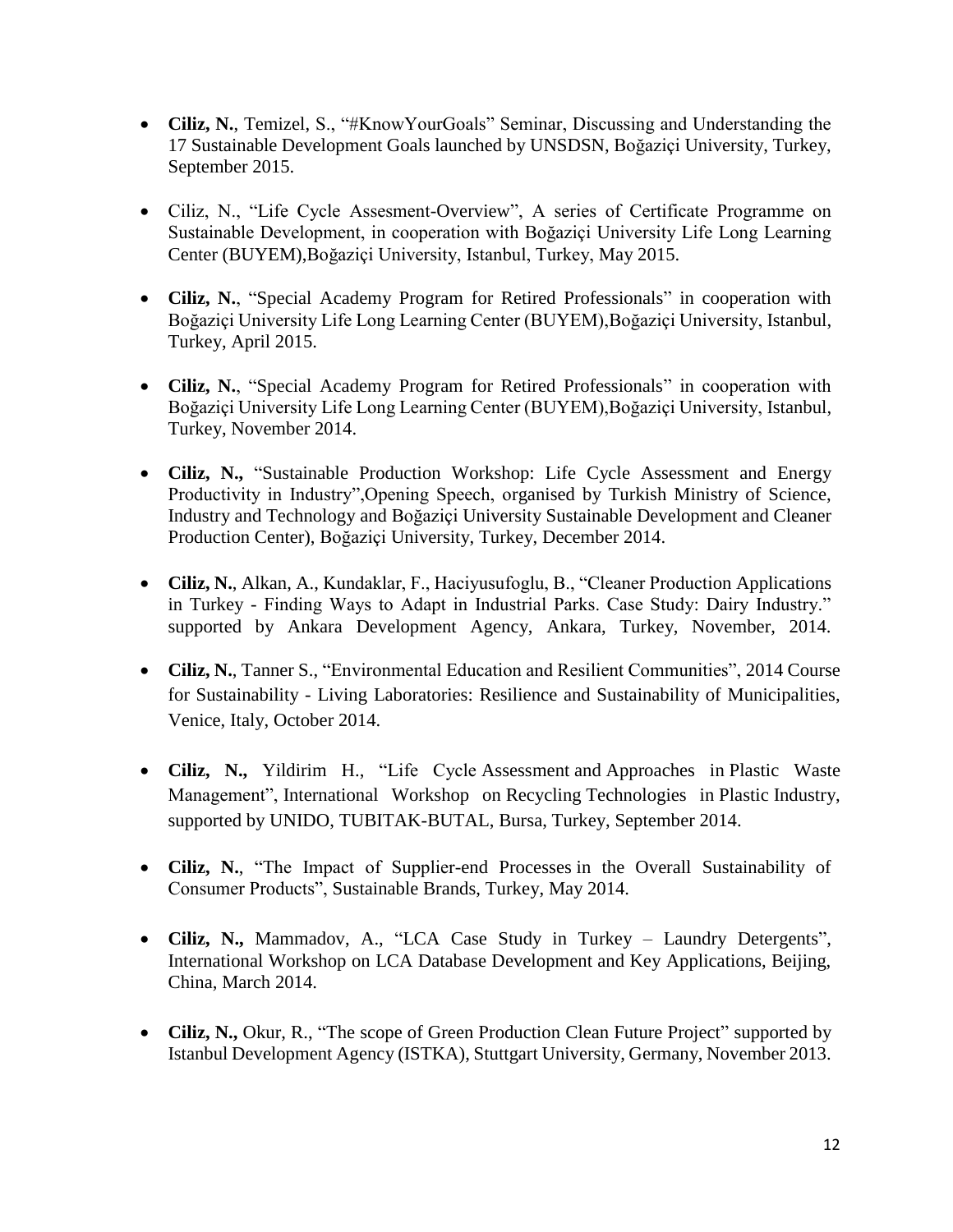- **Ciliz, N.**, "An Integrated Approach for Sustainable Life Styles at Boğaziçi University", 3<sup>rd</sup> International Symposium ZEBISTIS-Zero Emission Building-Integrating Sustainable Technologies and Infrastructure Systems, Istanbul, Turkey, October 2013.
- **Ciliz, N.**, "Green Campus Implementation in Boğaziçi University", Sustainable Development Academy organized by REC- Hungaria and The Ministry for the Environment, Land and Sea of Italy, International Venice University, Venice, Italy, October 2013.
- **Ciliz, N.**, "Effects of the Universities on the Regional Sustainable Urban Development", Project Management for Urban Development and ICT, PMSummit, Boğaziçi University, Turkey, September 2013.
- **Ciliz, N.**, "Integrating Dimensions of Sustainable Lifestyles into University Landscapes: An Example from Boğaziçi University", Southeast Europe Business Forum, Istanbul, Turkey, November 2012.
- **Ciliz, N.**, "What Do We Know About Energy Efficiency and Which Predictions Should be Taken?", 5<sup>th</sup>Global Warming Congress, Istanbul, Turkey, May 2013.
- Tunali, M., **Ciliz, N.**, Baban, A., "LCA of Biogas in Turkey", Enlargement and Integration Workshop Scientific Basis of Biomass Sustainability in EU Energy Policy, Istanbul, Turkey, May 2012.
- Ciliz, N., Daylan, B., "What is Cleaner Production? What are the gains and components of Cleaner Production?", Cleaner Production applications and Life Cycle Assessment in EU, Antalya, Turkey, March 2012.
- **Ciliz, N.**, **"**How to succeed in green production initiatives in Turkey", SMART Start-Up Green Entrepreneurship, Boğaziçi University, Turkey, February 2012.
- **Ciliz, N.**, "The Workshop on Architecture and Engineering of Sustainable Buildings", Ozyegin University and Boğaziçi University, Turkey, May 2011.
- **Ciliz, N.**, A series of Certificate Programme on Sustainable Development, in cooperation with Boğaziçi University Life Long Learning Center (BUYEM),Boğaziçi University, Istanbul, Turkey, May 2011.
- **Ciliz, N.**, "Sustainable Consumption and Production Patterns in Manufacturing Sector" Sustainable Development Panel, Boğaziçi University, Istanbul, Turkey, May 2010.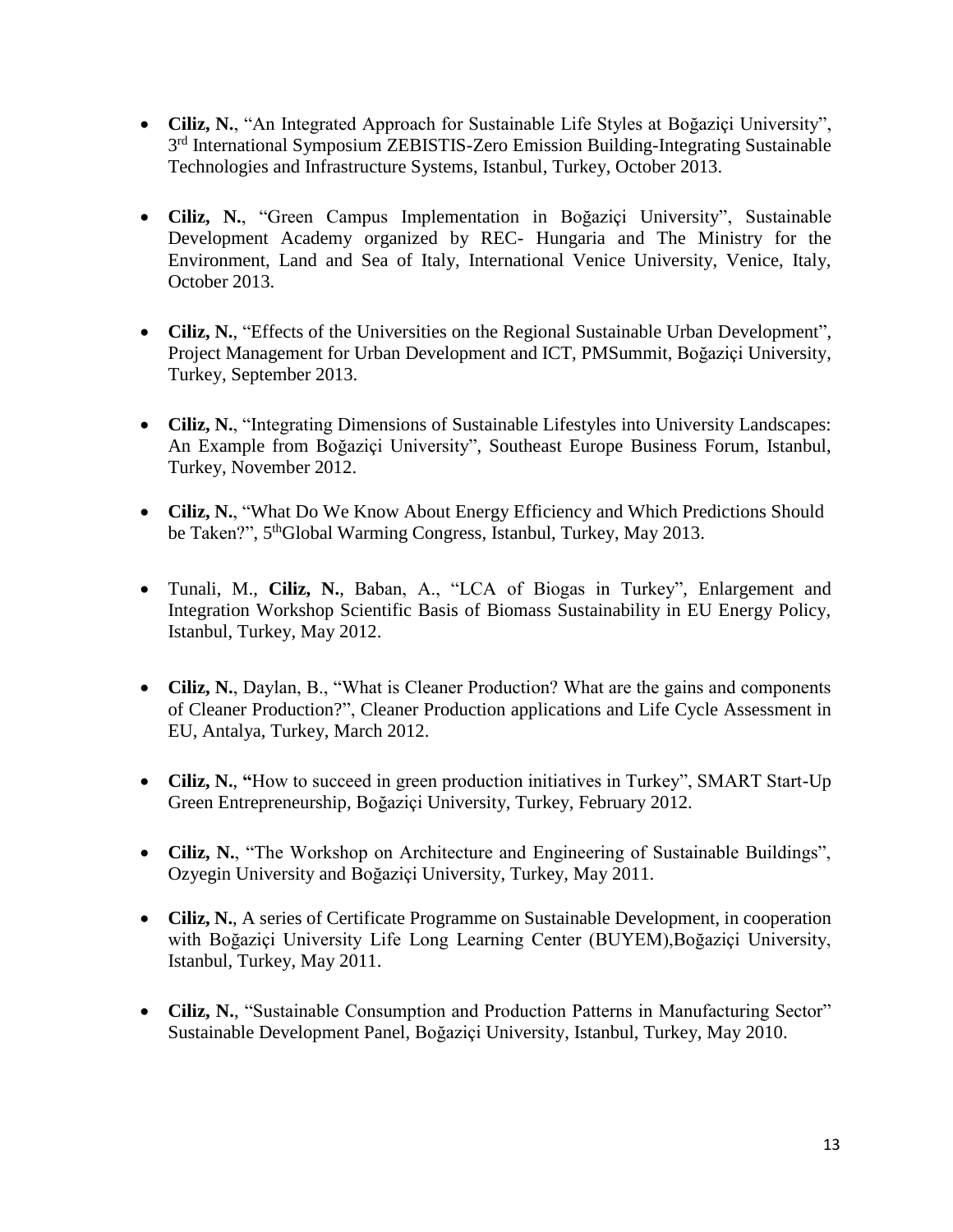- Ciliz, N., "Sustainability Now: New Opportunities Arising from Climate Change", 2<sup>nd</sup> International Women Entrepreneurship and Leadership Summit, Istanbul, Turkey, May 2010.
- **Ciliz, N.**, "Sustainability Now: New Opportunities Arising from Climate Change", 2nd International Women Entrepreneurship and Leadership Summit, Istanbul, Turkey, May 2010.
- Ciliz, N., "Definitions and Approaches", EU Policies and Practices for Sustainable Supply Chains in the Retail Sector Conference, Organized by Regional Environmental Center (REC), Capacity Building in the Field of Environment Project, November 2009.
- **Ciliz, N.**, "Promoting Green Competitiveness in Turkey", Best Available Techniques and Integrated Pollution Prevention and Control, Mechanisms to Enhance the Green Competitiveness in Turkey, National Forum, Istanbul, Turkey, October 2009.
- **Ciliz, N.**, "Dissemination of the Sustainability Reporting Application in Turkey", "Opening Speech", BU-SDCPC in cooperation with CSR Consulting and Turkcell A.S., Boğaziçi University, Istanbul, Turkey, October 2009.
- **Ciliz, N.**, "Internal and External Drivers of Industrialists for Sustainable Development Applications", Turkish Industry and Business Association (TUSIAD), Istanbul, Turkey, April 2009.
- Akpinar, Y., Gur, B., Unsay, P., **Ciliz, N.**, "Evaluation of Turkish First Report on Climate Change", PREPARE CGM, Porto, Portugal, November 9-11, 2008.
- **Kiran-Ciliz, N.**, Experiences in Graduate Lecturing on "Eco-Efficiency at Boğaziçi University", Workshop for the Introduction of Sustainable Tools in the Curricula of Mediterranean Countries, organized by Regional Activity Centre in Mediterranean Region, Blue Week, September 2006.
- **Ciliz, N.**, "Promotion, Demonstration and Development of Sustainable Environmental Technologies for SMEs (PRODESTS)", VITO, Belgium, April 2006.
- Alkan A., **Ciliz, N.,** Gurbuz S., "Life Cycle Assessment of The Selected Turkish Glassware Products" 2nd International Conference of Life Cycle Management (LCM), Barcelona, Spain, September 2005.
- Wenzel, H., **Kiran, N.,** "A case on: Life Cycle Assessment of Alternative Scenarios for Water Reuse in Moulded Pulp Production", NATO/CCMS Pilot Study on Clean Products and Processes,The Danish Center for Industrial Water Management, Copenhagen, Denmark, May 2000.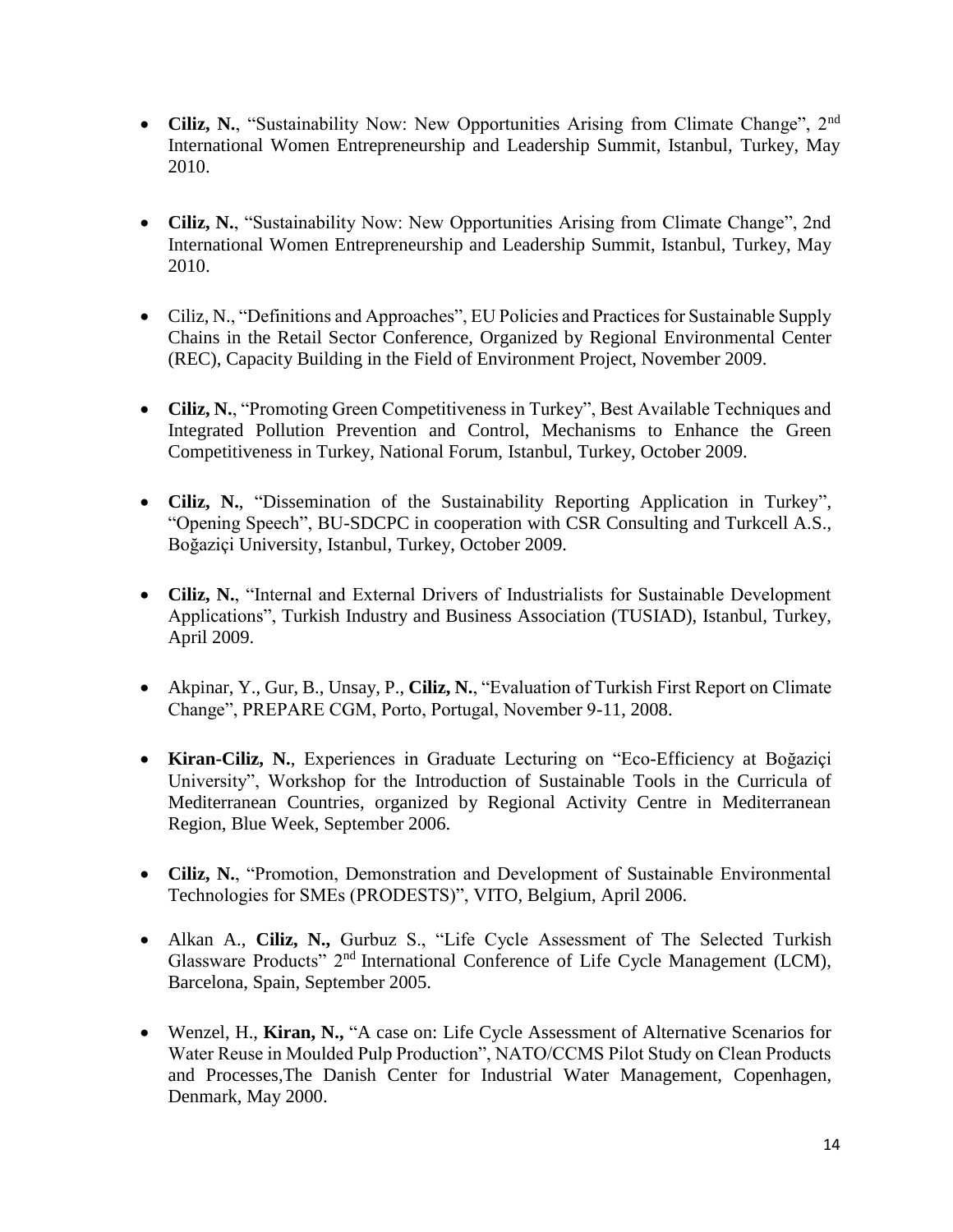# **PARTICIPATED RESEARCH PROJECTS**

- Partner, "Go Zero-Zero Waste Management in Food Industry", supported by EU Erasmus Programme, December 2020- .
- Reporter, "Policy Development for Solid Waste Recycling and Recovery and Energy Recovery from Solid Wastes", for Turkish Presidency Science, Technology and Innovation Policies Council, November 2020- .
- Project Coordinator, "Development of Qualified Zero Waste Certification for Turkey" supported and coordinated by Ministry of Environment and Urbanisation, November 2020-.
- Chapter Editor, "Turkish Environment Diplomacy" Book, August 2020-.
- Project Coordinator, "LCA and Eco-Labelling Criteria Development for Personal Care and Cosmetics Products" supported and coordinated by Ministry of Environment and Urbanisation, June 2020-June 2021.
- Project Partner, "Development of the Technical and Administrative Foundation for Turkish National Life Cycle Assessment Database", supported and coordinated by Ministry of Science, Industry and Technology, October 2017 – November 2018 *(finalized for Boğaziçi University team because of various barriers with TUBİTAK-MRC)*
- Project Frame Founder for "Development of Turkish National Database on Life Cycle Assessment" for the Assessment of Ministry of Science, Industry and Technology, sponsored by Boğaziçi University (2014-2017).
- Project Coordinator, "Sustainable Production and Consumption Indicators of UN-SDGs", sponsored by Ministry of Development and ESCARUS, 2017.
- Project Coordinator, "LCA Interpretation for Selected Ceramic, Stainless Steel and Polymer Products" sponsored by Eczacıbaşı, Innovation Department, 2016-2018.
- Project Coordinator, "Water Governance Mapping Report: Textile Industry Water Use in Turkey", sponsored by SIWI (Sweden Textile Water Initiative), June2016-February 2017.
- Project Coordinator, "LCA Interpretation for Selected Haircare Products" sponsored by Unilever, 2014-2016.
- Project Coordinator, "Development of a National Eco-Labeling Approach for Cosmetics and Personal Care Products and Establishment of an Information Transfer Platform", supported by Istanbul Development Agency (ISTKA), October 2015 – September2016.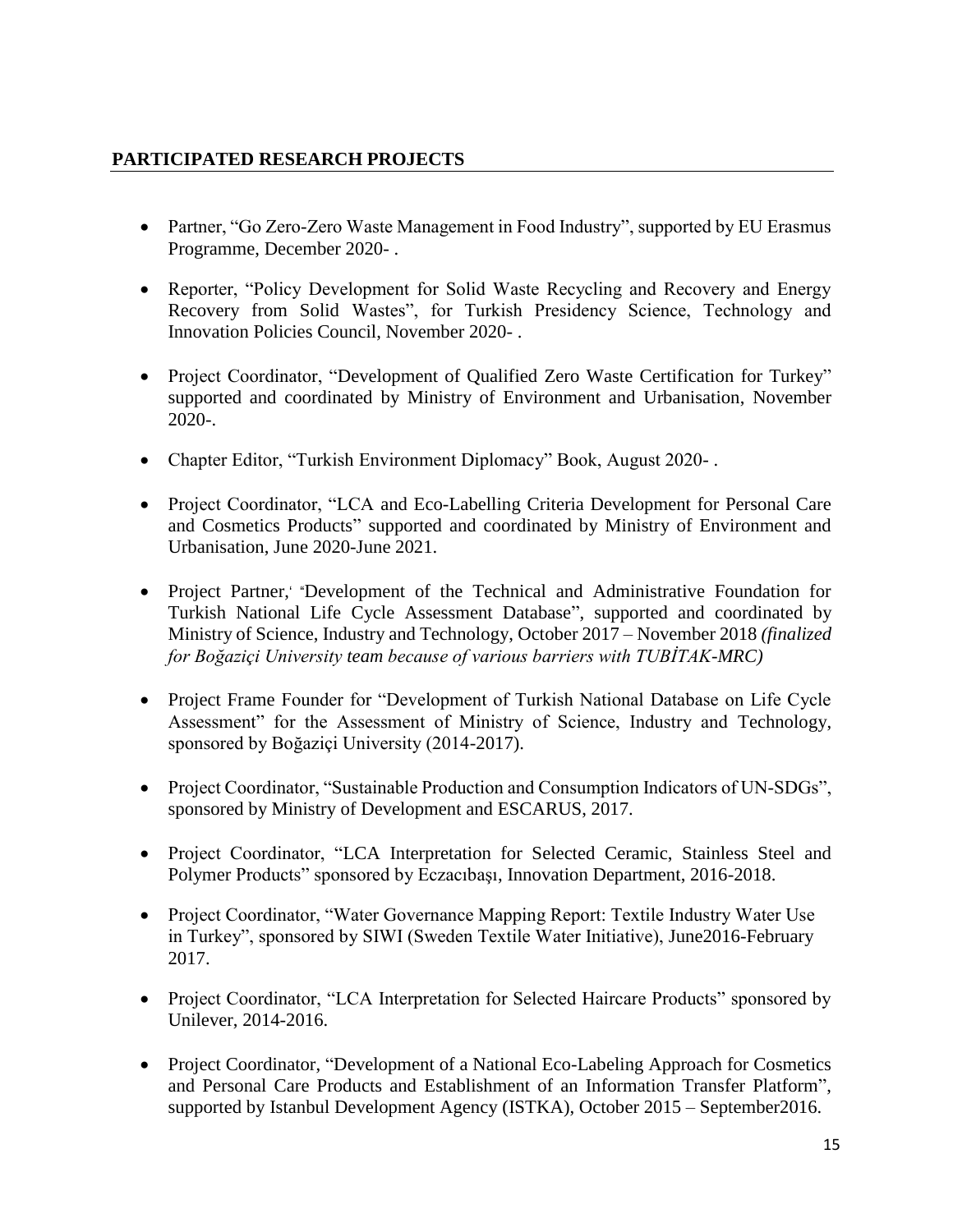- Project Partner, "Development of Biofuel Platform in Istanbul for Renewable Energy Production; KUBIP", supported by Istanbul Development Agency (ISTKA) in partnership, coordinated by Koc University Engineering Faculty, September 2014 – August2015.
- Project Coordinator, "Structure Development for Effective Medical Waste and Hazardous Waste Management System" supported by HEAT Information Technologies, December 2013-February 2014.
- Project Coordinator, "By-Product Utilization Opportunities from Pre-treatment and Fermentation Processes of Selected Agricultural Residues", supported by Boğaziçi University Scientific Research Projects, March 2013 – March2015.
- Project Partner, "Middle East and North Africa (MENA) CEO Platform Development for Green Growth", supported by REC-Hungaria and The Ministry for the Environment, Land and Sea of Italy, June 2013 – December2013.
- Project Coordinator, "Plants For People Defense Against Indoor Air Pollution", supported by EDEN Zirai ve Tic. Ltd. Sti, October 2013- January 2014.
- Project Partner, "University Educators for Sustainable Development (UE4SD)", The European Commission under the Life Long Learning Programme – Erasmus Academic Networks, October 2013-present
- Project Coordinator, "Covenant of Mayor Sustainable Energy Action Plan (SEAP) Development for Selected Municipality Kadikoy", supported by Municipality of Kadikoy, April 2013-July 2013.
- Project Coordinator, "Covenant of Mayors and Life Cycle Assessment for Selected Buildings of Kadikoy Municipality", supported by Municipality of Kadikoy, April 2013- April 2014.
- Project Coordinator, "Investigation of Carbon Footprint for Boğaziçi University", supported by Boğaziçi University Scientific Research Projects, October 2011- October 2012.
- Project Partner, "Boğaziçi University Hamlin Hall LEED Certification Green Building Project", supported by Boğaziçi University Rectorate, January 2010 – May2012.
- Project Partner, "Eco-Buildings as a Part of a Low Carbon Solution (Phase 1)", supported by Italian Ministry for the Environment Land and Sea, March 2011 – June 2011.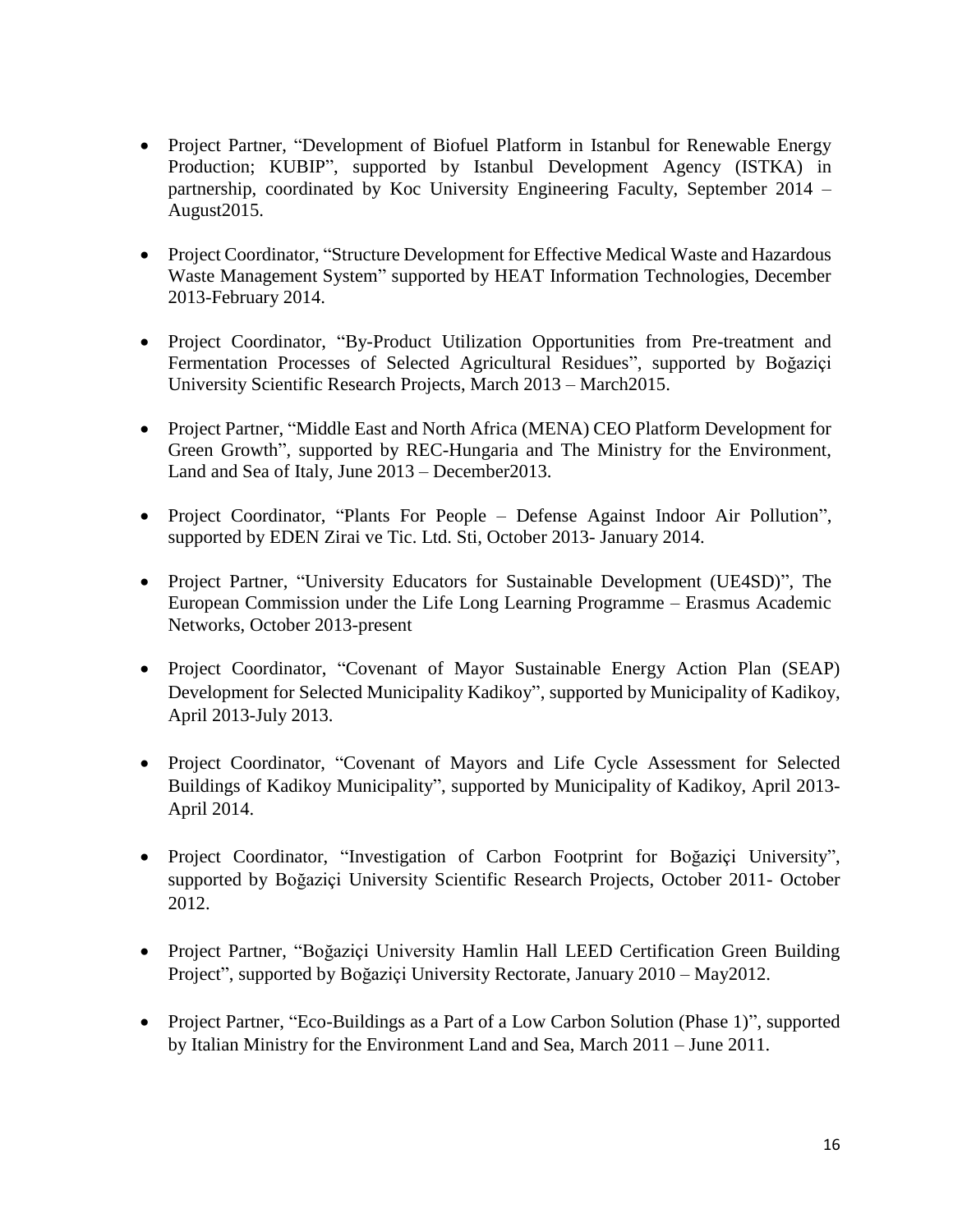- Project Partner, "Eco-Buildings as a Part of a Low Carbon Solution (Phase 2)", supported by Italian Ministry for the Environment Land and Sea, September 2011 – December 2011.
- Project Partner, "Integration of Eco-Region Concepts for Akyaka", Turkey supported by The Ministry for The Environment, Land and Sea of Italy, September 2011.
- Project Partner, "Green Production and Clean Future Project", supported by Istanbul Development Agency, coordinated by Istanbul Chemicals and Chemical Products Exporters Association, February 2013- January 2014.
- Project Partner, "GRECO Initiative, Assessment of the State of Cleaner Production in Selected Industries in Turkey", supported by the Regional Activity Centre for Cleaner Production (CP/RAC) under the United Nations Environment Programme - Mediterranean Action Plan, June 2011 – December 2011.
- Project Partner, "Vision 2050 Turkey: Projected Consumption Habits, Energy and Resource Efficiency", supported by Turkish Industry and Business Association (TUSIAD), June 2011–September 2011.
- Project Coordinator, "Bioethanol Production from Agricultural Wastes for Waste Minimization and Carbon Budget Analysis" supported by TUBITAK 1001 Projects, May 2011- August 2015.
- Project Coordinator, "Carbon Analysis with Bioethanol Production from Agricultural Residues", supported by Boğaziçi University Scientific Research Projects Coordination, August 2010 – August2014.
- Project Coordinator, "Life Cycle Assessment for Selected Laundry products of Unilever Turkey", supported by Unilever Turkey, July 2009 – March2011.
- Project Coordinator, "An Integrated Environmental Life Cycle Assessment and Life Cycle Costing Analysis of Agricultural Waste And Residue Based Bioethanol as an Alternative Transportation Fuel", supported by Boğaziçi University, Scientific Research Projects Coordination, May 2009 – June2011.
- Project Coordinator, "Strategic Planning for Cleaner Energy Production in the City of Istanbul via Utilisation of Biomass for Energy and Transportation Issues", supported by Boğaziçi University Scientific Research Projects Coordination, August 2004 – January2009.
- National Coordinator, "Promotion, Demonstration and Development of Sustainable Environmental Technologies for SMEs (PRODESTS)", coordinated by VITO, Belgium, supported by EU Sixth Framework Programme, April 2004 – April2006.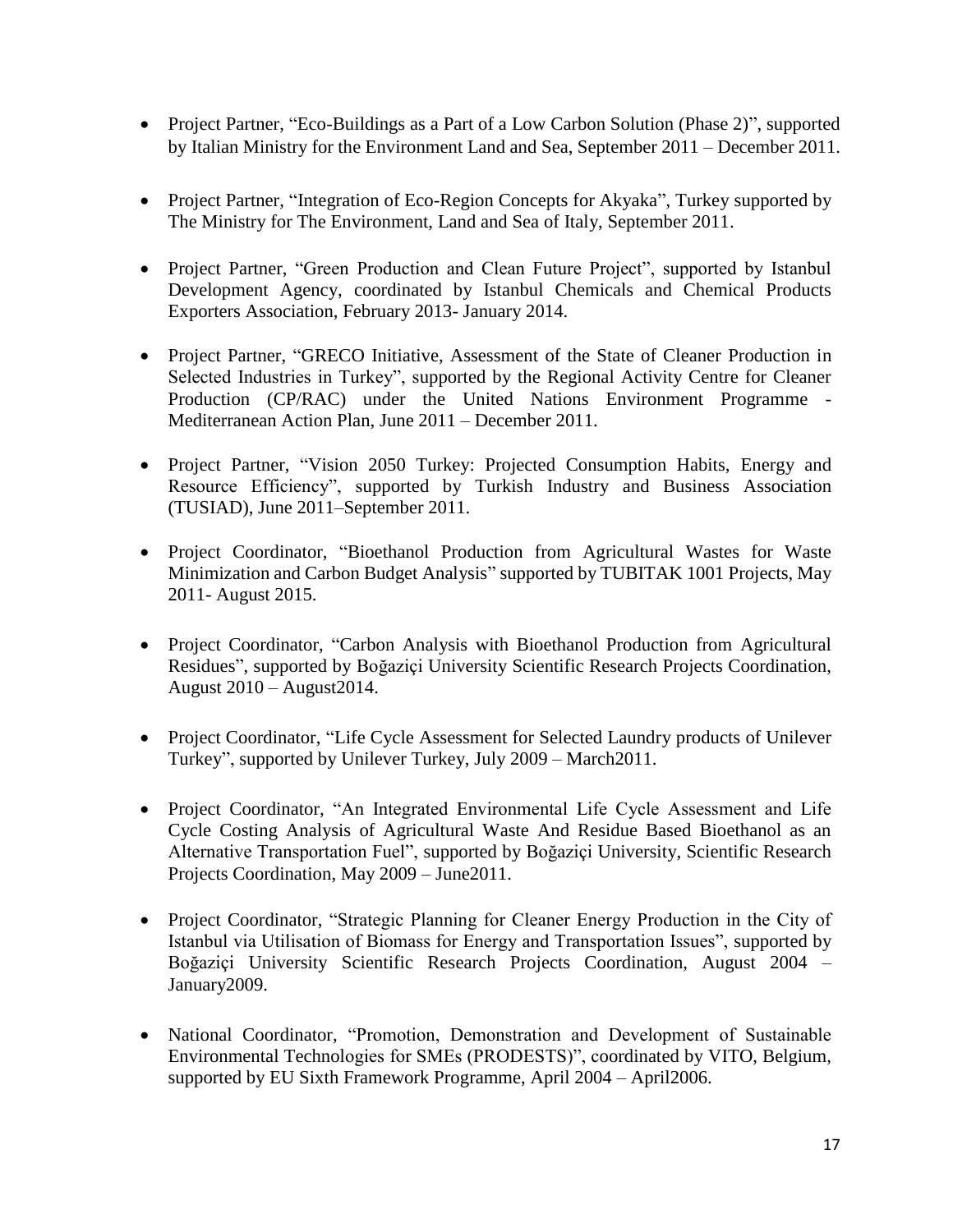- Project Coordinator, "Development of Life Cycle Assessment Methodogy for Glassware Products and Comparison of the Results for the Selected Software Packages", supported by Boğaziçi University Scientific Research Projects Coordination, August 2003-July 2004.
- Project Coordinator, "Development of a Decision Support Tool for Life Cycle Assessment of Plastic Waste Disposal Processes"supported by Boğaziçi University Scientific Research Projects Coordination, April 2002 – June2003**.**
- Project Coordinator, "Management of Manure", TUBITAK-MRC-ESERI supported by Republic of Turkey Ministry of Environment, September 2000 – November2001.
- Project Coordinator, "Thermolysis of Solid Residues from Olive Oil Industry", supported by Scientific and Technological Cooperation between Turkey and Germany (Julich), June 1999 –June2002.
- Project Coordinator, "On-line Surveying of Multiple Automatic Analysing Stations for Improving Wastewater Management and Environment in Textile Industry", EUREKA Project, TUBITAK-MRC, Altinyildiz Textile And Apparel Inc., Centro Technologico Das Industrias Texteis E Do Vestuario De Portugal, February 1999 – December 2001.

# **ACTIVITIES**

- Speaker on "Sustainable University Campus Applications for Boğaziçi University" for dissemination of Green Campus concept at 19 Mayıs University, İnönü University, Ege University, Municipalities and at various Foundations' and Associations' Conferences, (2015-2019).
- Coordinator, "e-learning on Sustainable Development for Turkish Universities", sponsored by Unilever, Boğaziçi University, 2016-2018.
- Moderator, "Electronic Wastes and their Management by Certified Bodies", Ministry of Environment and Urbanization, TÜBİSAD, Boğaziçi University, February, 2016.
- Moderator, "SDSN Youth | Turkey's Lunch and Forum with Prof. Jeffrey Sachs", The Sustainable Development Goals in the G20 Countries Conference, Boğaziçi University, Istanbul, Turkey, November 2015.
- Moderator, "Life Cycle Assessment Applications in Turkey",  $5<sup>th</sup>$  National Productivity Congress, Ankara, October 2015.
- National representative, Sixth Meeting of the SDSN Leadership Council, Paris, France, June 2015.
- Expert for Unilever Sustainable Living Plan, "Roundtable on Sustainable Agriculture", Istanbul, Turkey, May 2015.
- Panelist, on "Sustainable Development Goals and Indicators for OECD Countries: Indicators and Thresholds Workshop; UNSDSN, Paris, France, April 2015.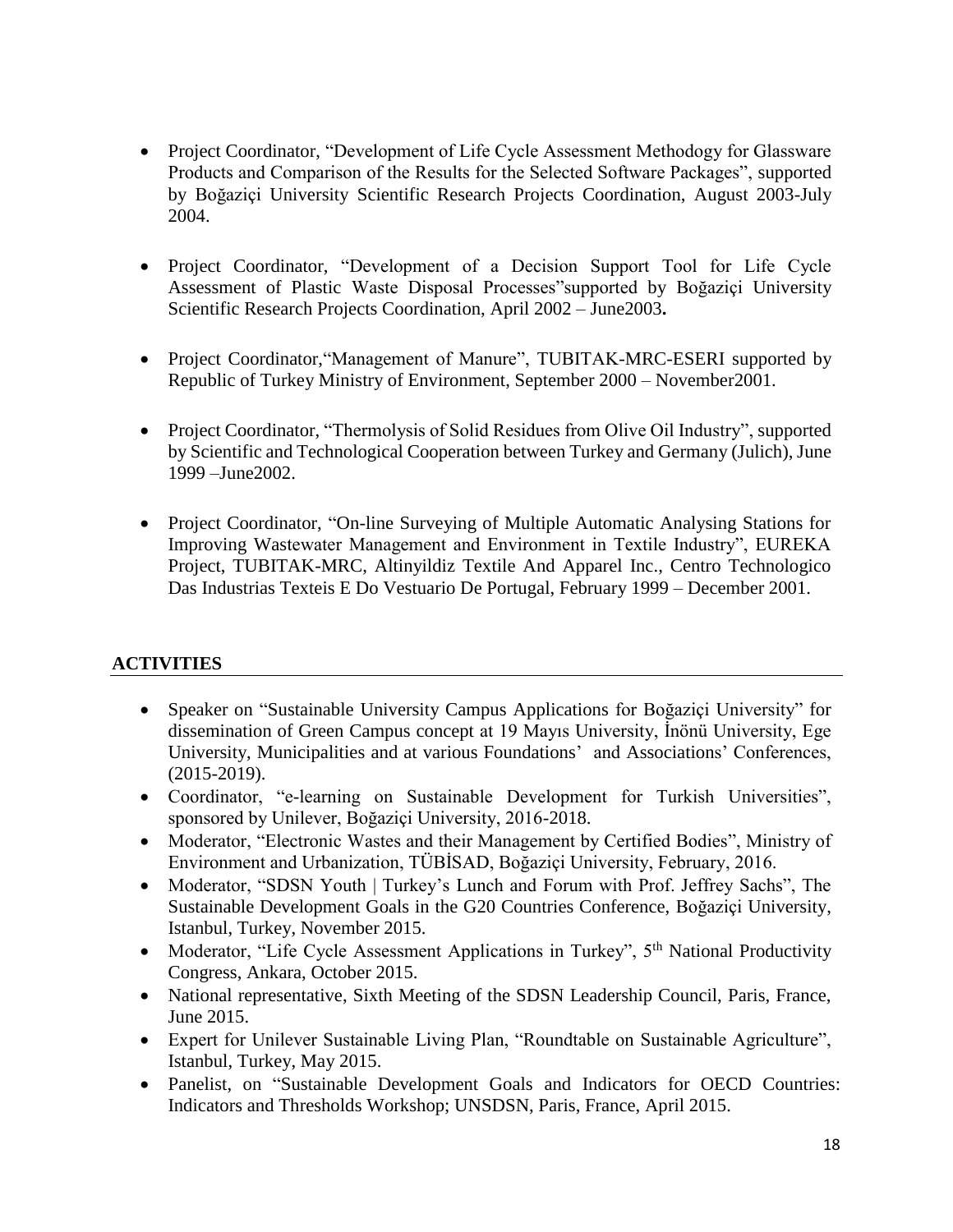- Panelist, "International Conference on Sustainable Development Practice" Leadership Council, UNSDSN, Columbia University, New York, USA, 2014.
- National Expert, Speaker, "Roadmap for Turkish National LCA Database Development", "3rd International Meeting on Intergovernmental Cooperation on LCA", organized by US EPA,US DA and UNEP, Washington DC, USA, 2014.
- Expert for "Eco-Innovation Guideline Development Workshop", organized by UNEP and Denmark Technical University (DTU), Prague, Czech Republic, 2014.
- Moderator, UNSDSN-Turkey Launching, "Panel on Green Campus", Boğaziçi University, Istanbul, Turkey, June 2014.
- Expert, "Roundtable on Sustainable Tea Production", Unilever Sustainable Living Plan, Unilever, Istanbul, Turkey, May 2014.
- Expert contribution for "1<sup>st</sup> Meeting on Opportunities and Challenges for a National LCA Platform and a National LCA Database in Turkey", organized by Ministry of Science, Industry and Technology, November 2013.
- Lecturer, Sustainable Development Academy, "Sustainable Life Style Concept for University Students", Sustainable Development Academy, organized by Italian Ministry Land, Sea and Environment. Venice International University (VIU), Venice, Italy, July 2013.
- Lecturer, "Sustainability Living Laboratories: Resilience and Sustainability of Municipalities, Global Green Economy", Sustainable Development Academy, organized by Italian Ministry Land, Sea and Environment and Regional Environment Center (REC), Venice International University (VIU), Italy, November –December 2012.
- Expert for the National Report Preparation of the Rio+20, for Ministry of Development for United Nations Conference on Sustainable Development (UNCSD), Brazil, June 2012.
- Speaker, "Sustainable University and Green Campus", organized by Higher Education Council of Turkey (YÖK), Istanbul Sabahattin Zaim University, Istanbul, Turkey, April 2012.
- Speaker, "Sustainable Life Styles for Young Generations", Global Human Development Forum, supported by United Nations, Istanbul, Turkey, March 2012.
- Speaker, "MED TEST Regional Workshop", MAP-RAC/CP in cooperation with Exima and Boğaziçi University, İstanbul, Turkey, May 2012.
- Moderator, Foresight Global Environment Migration Med Workshop, Boğaziçi University, Istanbul, Turkey, February 2011.
- Panelist, "Understanding Sustainable Development", The Turkish Foundation for Combating Soil Erosion, for Reforestation and the Protection of Natural Habitats (TEMA), Istanbul, Turkey, March 2010.
- Speaker, "Sustainable Consumption and Cleaner Production for Turkey", Closing Ceremony for 6<sup>th</sup> Environmental Management for Sustainable Universities (EMSU) and 14<sup>th</sup> European Roundtable for Sustainable Production and Consumption (ERSCP), Delft University, Delft, Netherlands, October 2010.
- Speaker, "Sustainable Green Campus Applications", Cooperation on Environmental Protection for Sustainable Development in Black Sea and Caspian International Conference within the framework of  $5<sup>th</sup>$  World Water Forum, Istanbul, Turkey, March 2009.
- Expert for "Sustainable World for Children" activity, UNICEF, Istanbul, Turkey,2006.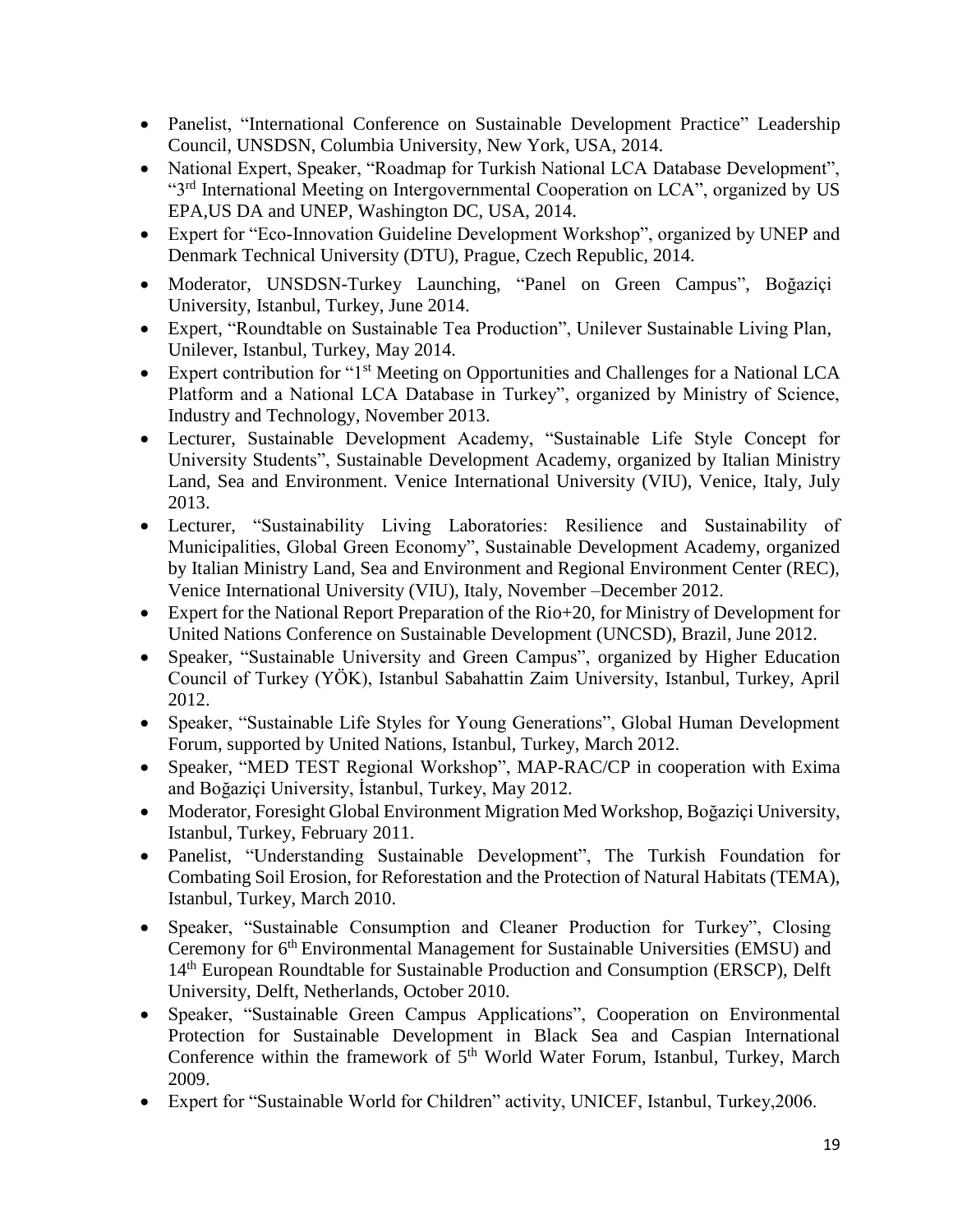## **ORGANIZER & CHAIRPERSON**

- Organization Committee Member, "International Conference on Biofuels and Microalgae", Koc University, supported by Istanbul Development Agency (ISTKA), Istanbul, Turkey, July 2015.
- Chairperson for the Workshop "Global Guidance Principles for LCA Data and Databases, LCA Case Studies in Turkey, Barriers & Key Challenges", UNEP Life Cycle Initiatives and SETAC, Boğaziçi University, BU-SDCPC, Istanbul, Turkey, February 2015.
- Organization Committee Member, Sustainable Production Workshop: Life Cycle Assessment and Energy Productivity in Industry, organized by Turkish Ministry of Science, Industry and Technology and BU-SDCPC, Boğaziçi University, Turkey, December 2014.
- Moderator, "LCA Methodology and SoFi Software Training", PE-Consultants, BU-SDCPC, Boğaziçi University, Istanbul, Turkey, September 2013.
- Chairperson for the Conference  $\mathcal{F}^{\text{th}}$  Environmental Management for Sustainable Universities (EMSU) and  $16<sup>th</sup>$  European Roundtable on Sustainable Production and Consumption (ERSCP)", Boğaziçi University, BU-SDCPC, Istanbul, Turkey, June 4-7, 2013.
- Chairperson, "SMART Start-Up Green Entrepreneurship", BU-SDCPC in collabaration with Regional Activity Centre for Cleaner Production (CP/RAC), UNEP Mediterranean Action Plan (MAP), UNEP/Wuppertal Institute Collaborating Centre on Sustainable Consumption and Production (CSCP), Boğaziçi University, Istanbul ,Turkey, February 2012.
- "Green Entrepreneurship Certificate Program", BU-SDCPC in cooperation with Mediterranean Action Plan - CP/RAC, UNEP/Wuppetal Institute for SPC, February 2012.
- Organization Committee Member, A series of Certificate Programme on "Sustainable Development", BU-SDCPC in cooperation with Regional Environment Center (REC) and Boğaziçi University Life Long Learning Center (BUYEM),2007 – 2012.
- "Eco-Building Solutions for Low Carbon Future", BU-SDCPC in cooperation with Ministry for the Environment, Land and Sea of Italy, Regional Environmental Center Turkey (REC Turkey) and Turkish Green Building Council (CEDBIK), April 2011.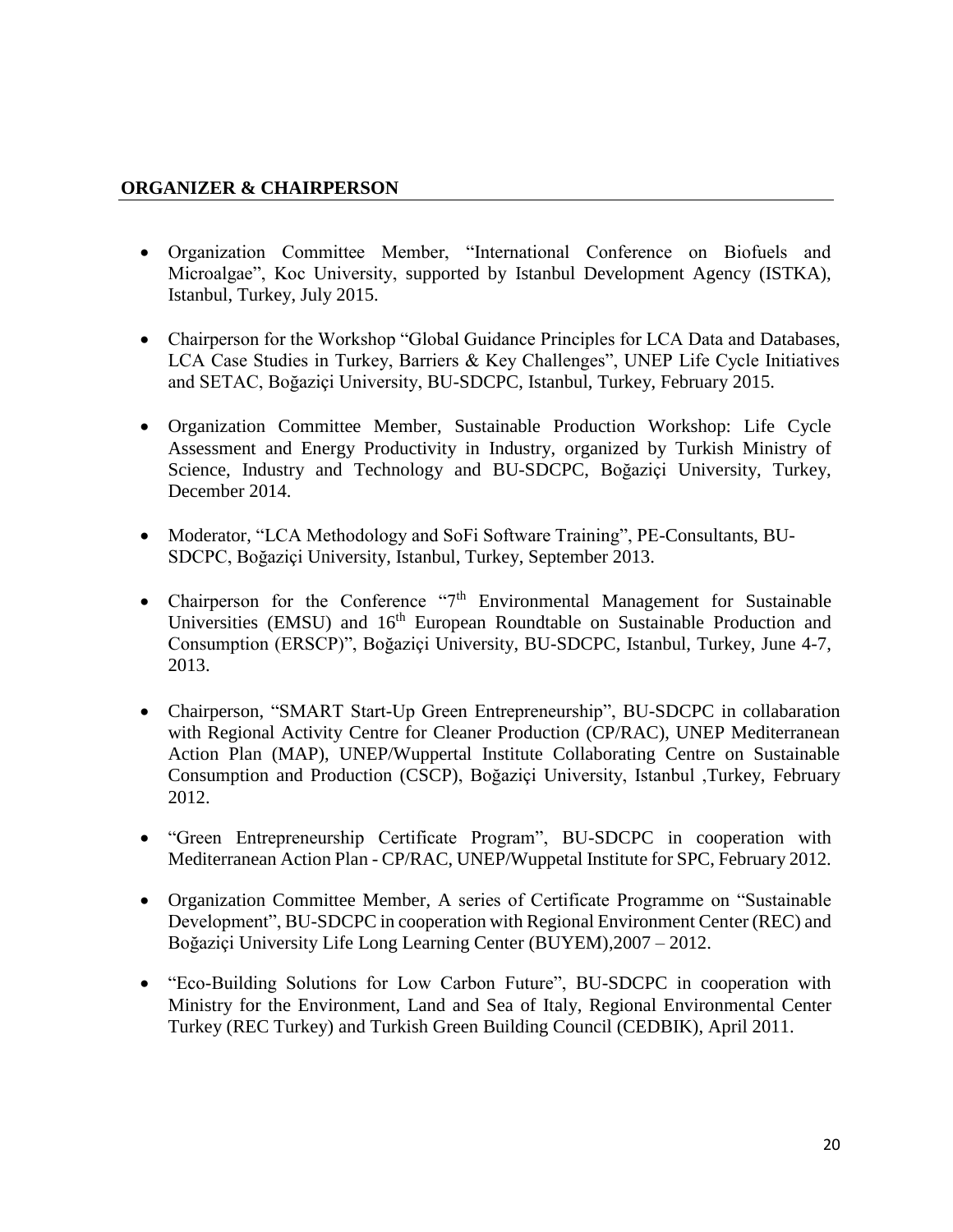- "Environmental Management for Sustainable Universities", Prof. Donald Huisingh Visiting from Lund University, International Institute for Industrial Environmental Economics", BU-SDCPC, Boğazici University, Istanbul, Turkey, March 2011.
- "Corporate Sustainability Certificate Program", BU-SDCPC in cooperation with Regional Environmental CenterTurkey (REC Turkey), May-June 2010.
- "Dissemination of the Sustainability Reporting Application in Turkey", BU-SDCPC in cooperation with CSR Consulting and Turkcell A.S., Boğaziçi University, Istanbul, October 2009.
- The Sustainability Reporting Training", BU-SDCPC in cooperation with Regional Environmental Center (REC) and Global Reporting Initiative, İstanbul, Turkey, March 2009.
- Sustainable Environment and Productivity Summit, organized by Johnson Diversey, Electrolux, Grundfos, 2008.
- Organization of Preventive Environmental Protection Approaches in Europe (PREPARE) Cooperation Meeting, Boğaziçi University, Istanbul, Turkey, August 2007.

## **TECHNICAL REPORTS**

- **Ciliz, N.,** Akdeniz, S., "Environmental Sustainability Report of Boğaziçi University", Boğaziçi University Rectorate, 2019.
- **Ciliz, N.**, SDCPC researchers, "2011-2019 Interim Reports for Sustainable Green Campus Programme of Boğaziçi University", Boğaziçi University Rectorate, 2011-2019.
- **Ciliz., N.,** Mammadov A., "Methodology Report for the Development of National Database on Life Cycle Assessment", Boğazici University, Sustainable Development and Cleaner Production Center, sponsored by Ministry of Science, Industry and Technology, September 2018.
- **Ciliz., N.,** Mammadov A., "Organizational and Managerial Structure Report for the Development of National Database on Life Cycle Assessment", Boğazici University, Sustainable Development and Cleaner Production Center, sponsored by Ministry of Science, Industry and Technology, September 2018.
- **Ciliz,N.,** Yıldırım, H., Apiş, D., "LCA Interpretation for Selected Ceramic, Stainless Steel and Polymer Products" sponsored by Eczacıbaşı, 2018.
- **Ciliz, N**., Başar, H.M., "Sustainable Production and Consumption Indicators of UN-SDGs", sponsored by Turkish Ministry of Development and ESCARUS, 2017.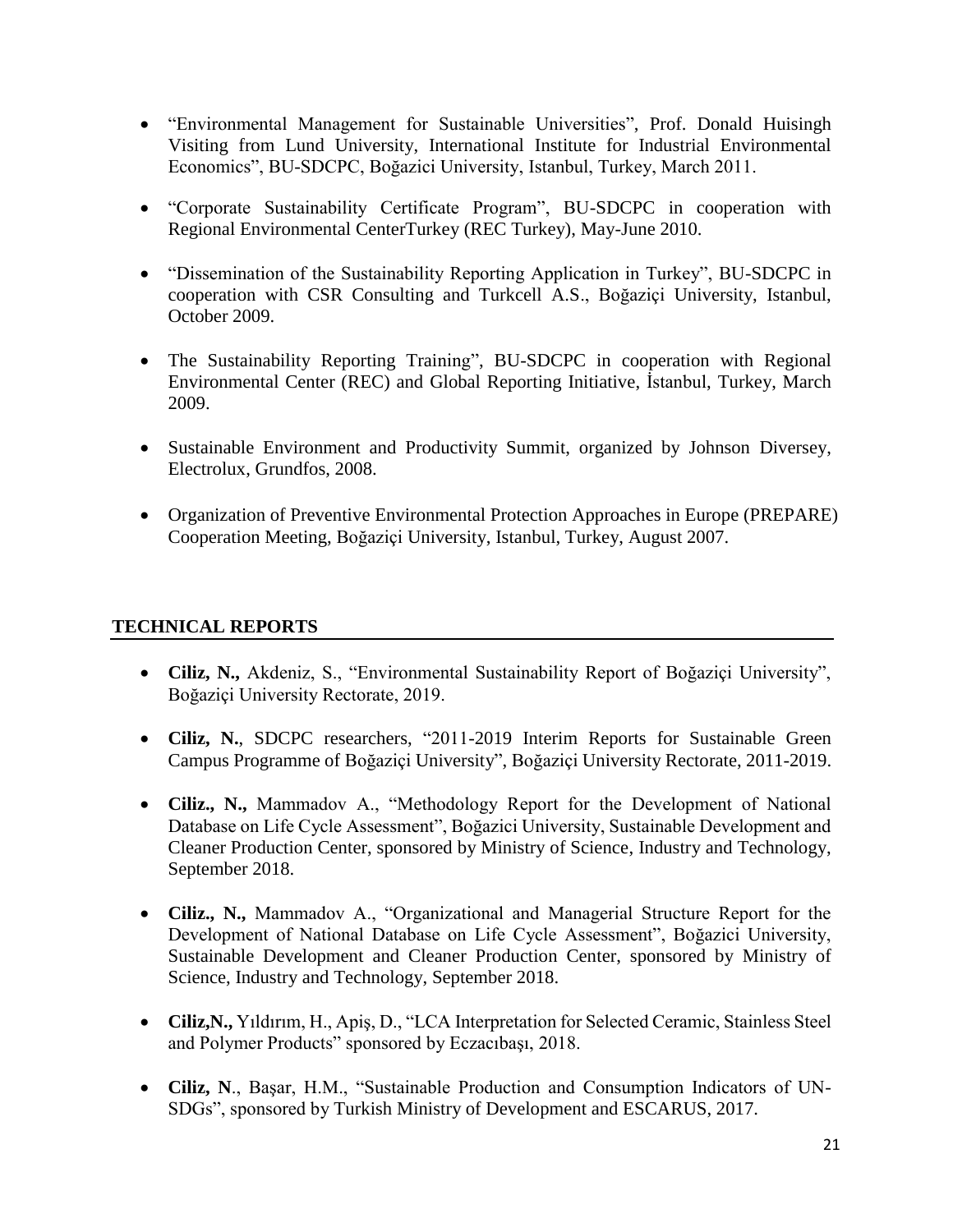- **Ciliz, N.,** Temizel, Ş., "Water Governance Mapping Report: Textile Industry Water Use in Turkey", sponsored by SIWI (Sweden Textile Water Initiative), February 2017.
- **Ciliz, N.,** Temizel, Ş., Yıldırım, H., Yiğit, B.B., "Development of Eco-Labelling Roadmap for Turkish Personal Care and Cosmetics", sponsored by İstanbul Development Agency, Ministry of Economy, 2014-2016.
- **Ciliz, N.**, Yildirim H., Temizel S., "Structure Development for Effective Medical Waste and Hazardous Waste Management System, Handbook of Research on Waste Management Techniques for Sustainability", accepted for publication at May 2015.
- **Ciliz, N.,** Daylan, B., Yildirim, H., "Bioethanol Production from Agricultural Wastes for Waste Minimization and Carbon Budget Analysis", supported by TUBITAK 1001 projects, Final Report, 2015.
- **Ciliz, N.**, Yildirim, H., Mammadov, A., "Development of Biofuel Platform in Istanbul for Renewable Energy Production (KUBIP)", supported by ISTKA Project, Final LCA Report, 2015.
- **Ciliz, N.**, Yildirim, H., Temizel, S., Kundaklar, F., Haciyusufoglu, B., Erdem, E., "Unilever Sustainable Living Plan", Workshop Report, 2015.
- Ciliz, N., Mammadov, A., "Global Guidance Principles for LCA Data and Databases", Progress Report for Turkey, sponsored by UNEP Life Cycle Initiatives, 2015.
- **Ciliz, N.**, Yildirim, H., "By-Product Utilization Opportunities from Pretreatment and Fermentation Processes of Selected Agricultural Residues", Boğaziçi University Scientific Research Projects, Final Report, 2015.
- **Ciliz, N.**, Yildirim, H., Haciyusufoglu, B.,"Structure Development for Effective Medical Waste and Hazardous Waste Management System",supported by HEAT Information Technologies, Final Report,2014.
- **Ciliz, N.**, Daylan B., Yildirim, H., Carbon Analysis with Bioethanol Production from Agricultural Residues, Boğaziçi University, Scientific Research Projects, Final Report, 2014.
- **Ciliz, N.**, Temizel, S., Okur, R., Kundaklar, F., "Unilever Sustainable Living Plan", Workshop Report, 2014.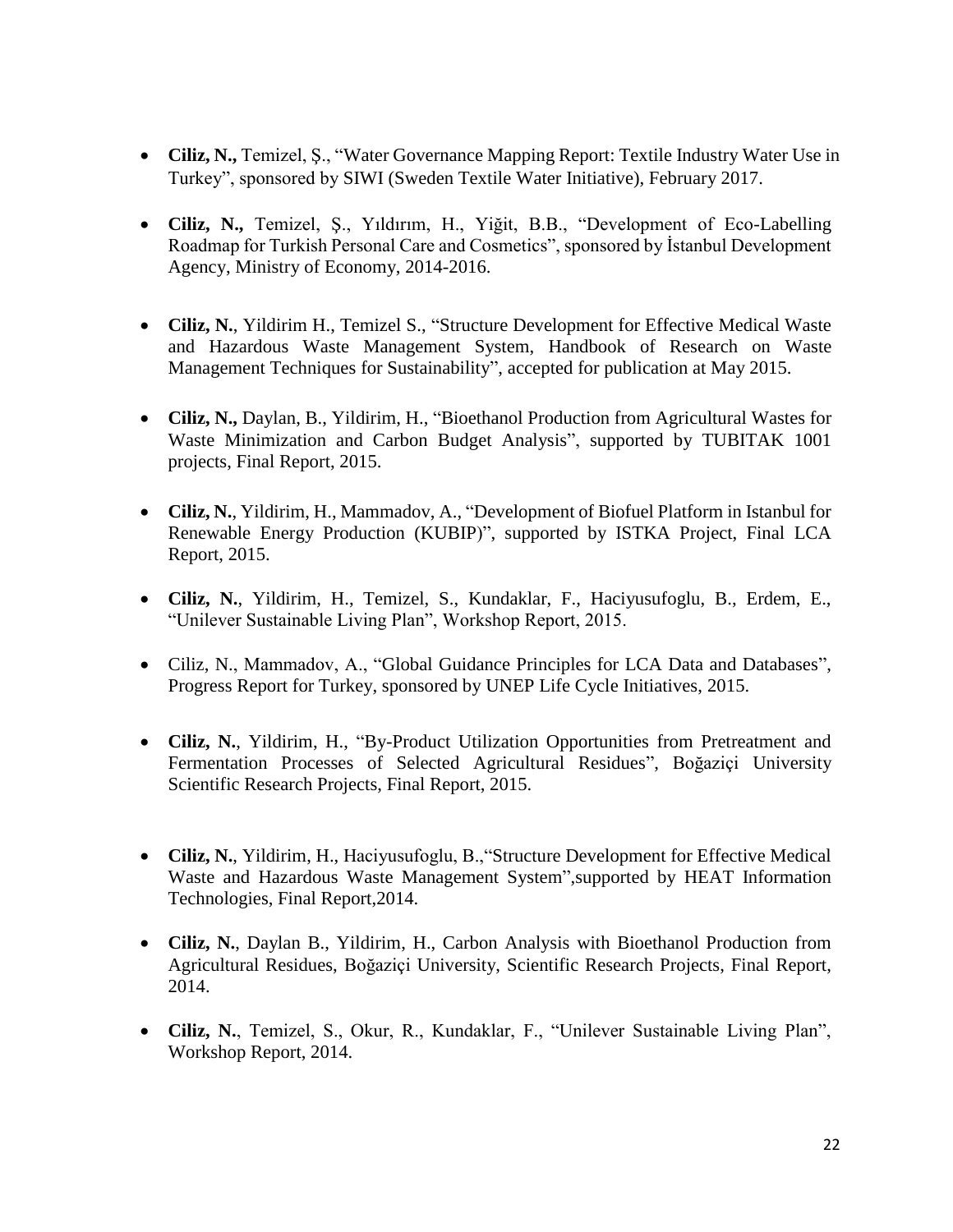- **Ciliz, N.**, Kulce, G., Tanner, S., "Plants for People Defense against Indoor Air Pollution", EDEN Zirai ve Tic. Ltd. Sti, Final Report, 2014.
- **Ciliz, N.**, Cleaner Production for Sustainable Competitiveness, Technology Development Foundation of Turkey (TTGV), ISBN-978-605-64392-1-6, Page 43, 2014 (in Turkish).
- Ciliz, N., Tunali, M., "Life Cycle Assessment for Selected Buildings of Kadikoy Municipality", Covenant of Mayors, Final Report, 2014.
- **Ciliz, N.**, Okur, R., "Interim Report for Sustainable Green Campus Programme of Boğaziçi University", Boğaziçi University Rectorate, 2014.
- Tanner, S., **Ciliz, N.**, Kundaklar, F., Haciyusufoglu, B. "Green Growth Initiation in Selected MENA Countries and Turkey – Quantitative Report", CEO Platform for Green Growth, Italian Ministry of Land, Sea and Environment, 2013.
- Tanner, S., **Ciliz, N.**, Kundaklar, F., Haciyusufoglu, B. "Green Growth Initiation in Selected MENA Countries and Turkey – Qualitative Report", CEO Platform for Green Growth, Italian Ministry of Land, Sea and Environment, 2013.
- Kundaklar, F., **Ciliz, N.**, Dograr, A., Sumer, S., "Development of Sustainable Energy Action Plan for Kadıkoy Municipality", Covenant of Mayors, Final Report, 2013.
- **Ciliz, N.**, Buyukbay, B., Mammadov, A., "Vision 2050 Turkey Report Projected Consumption Habits, Energy and Resource Efficiency" supported by Turkish Industry and Business Association (TUSIAD), 2011.
- **Ciliz, N.,** Buyukbay, B., "Preparation and Publication of Sustainable Production and Consumption Booklet Series – Cleaner Production", REC Turkey, 2011.
- **Ciliz, N.**, Buyukbay, B., Mammadov, A., "Assessment of the State of Cleaner Production Selected Industries in Turkey", CP/RAC Report, 2011.
- **Ciliz, N.,** Buyukbay B., Mammadov A., "An Integrated Environmental Life Cycle Assessment and Life Cycle Costing Analysis of Agricultural Waste And Residue Based Bioethanol as an Alternative Transportation Fuel", Boğaziçi University Scientific Research Projects Coordination, Final Report, 2011.
- Nayal, F., Ciliz, N., "Animal Manure Management through Life Cycle Assessment for Methane Production", supported by TUBITAK KAMAG-1007 Project, Final LCA Report, 2011.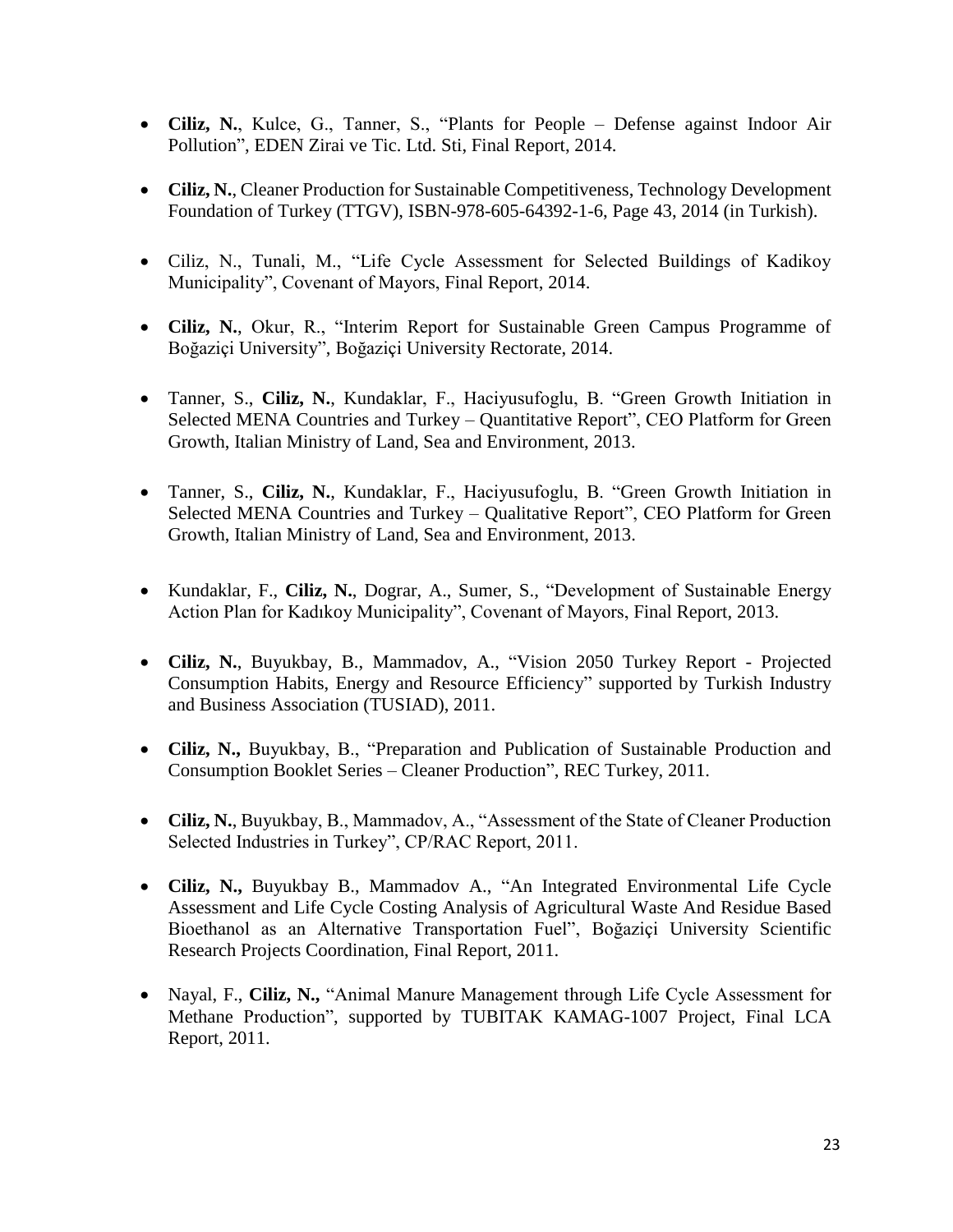- Keskin, B., Tuncer, B., **Kiran-Ciliz, N.**, Cevik, O., Erol, P., "GRI-Sustainability Reporting Guidelines in Turkish", CSR Consulting, supported by TURKCELL, peer reviewer, 2009.
- **Ciliz, N.,** Akpinar, Y., Baydar, G., Mammadov, A., "Introduction to Sustainable Life Cycle Assessment and Brief Review on Carbon Footprint Reduction Benefits of the New Compact Laundry Detergents", Unilever Turkey, Final Report, 2008.
- **Ciliz, N.,** Akpinar, Y., Baydar, G., Mammadov, A., "Carbon Footprint Reduction Benefits and Water Savings Associated with the New Compact Laundry Detergents", Unilever Turkey, Final Report, 2008.
- **Ciliz, N.**, Kumbaroglu G., Buyukbay, B., Mamadov A., Guran B., Onal S., Goren G.E., Ozata, I., "Strategic Planning for Cleaner Energy Production in the City of Istanbul via Utilisation of Biomass for Energy and Transportation Issues", Boğaziçi University Scientific Research Projects, Final Report, 2009.
- **Kiran-Ciliz, N.**, Interim monthly, annual Reports of "Promotion, Demonstration and Development of Sustainable Environmental Technologies for SMEs", EU Sixth Framework Programme, 2004- 2006.
- **Kiran-Ciliz, N**., Ozturan M., "Development of a Decision Support Tool for Life Cycle Assessment of Plastic Waste Disposal Processes". Boğaziçi University Scientific Research Projects, Final Report, 2003.
- **Ciliz, N.**, "Adaptation of Turkish Environmental Legal Framework to EU Directives", Turkish Industry and Business Association (TUSIAD), 2002 (in Turkish).
- **Ciliz, N.**, "National Report of Turkey for Rio +10; Sustainable Development in Industry", Ministry of Environment, UNDP, CEVKO, 2002 (in Turkish).
- **Ciliz, N.**, Baban A., Olgun, H., Timur, H, Dagli, S., "Manure Management Final Report", financially supported by Turkish Ministry of Environment, TUBITAK-MRC-ESERI, 2001 (in Turkish).
- Dogan, O., Matuschek, G., **Kiran-Ciliz, N.**, Kettrup, A., Ozdogan, S., Tiris, M., "Thermolysis of Solid Residues from Olive Oil Industry", Final Report, TUBITAK-MRC – Julich, 2001.
- Kinli, H., Kaya, N., **Kiran-Ciliz, N.**, Dokmeci, S., "ISO 14001- Environmental Management Systems" Course notes, TUBITAK-MRC, 2001 (in Turkish).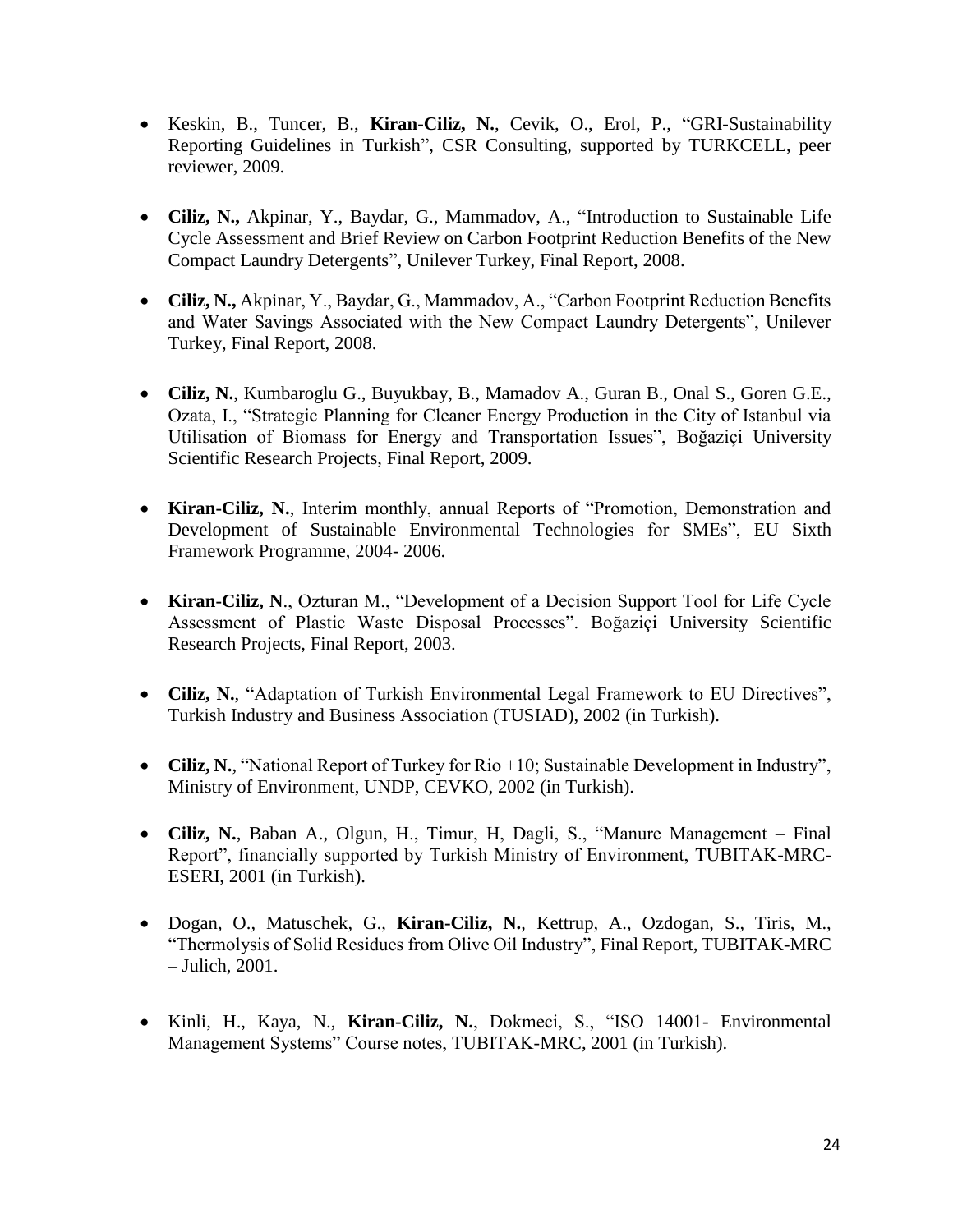- **Kiran-Ciliz, N.**, Baban, A., "On-line Surveying of Multiple Automatic Analysing Stations for Improving Wastewater Management and Environment in Textile Industry" Mid-Term Report, TUBITAK-MRC, 2001.
- Olgun, H., **Kiran-Ciliz, N.**, Coban, T., Akgun, F., Tiris, M., "Energy Production from Solid Waste Residues of Olive Oil Industry", Report of TUBITAK-MRC, 2001 (in Turkish).
- **Kiran, N.**, Ayhan, Z., Geveci, A., "Conducting Research and Development Aimed at Developing Cleaner Production Technologies to Assist Textile Industry to Manufacture in Compliance with International Standards", Annual Report NATO/CCMS Pilot Study, Report Number 238, U.S. Environmental Protection Agency, EPA/625/R-99/006, 1999.
- Bhander, G.S., **Kiran, N.**, Krauss, M, Svensson, et.al., "Life Cycle Assessment of a Cotton T-shirt", Technical University of Denmark, IPT, 1999.
- Dokmeci, S., Kaya, N., **Kiran, N.**, Baban, A., Yilmaz, H.R., Coban, M., "ISO 14001 Assessment Report of TEMSA TERMOMEKANİK Inc.–producing various construction equipment", TUBITAK-MRC Energy Systems and Environmental Research Institute, sponsored by TEMSA, 1999 (in Turkish).
- **Kiran, N.**, "Cleaner Production Implementation Report for Pisa Textile Industry", TUBITAK-MRC, sponsored by World Bank and TTGV (Turkish Technology Development Trust), 1997-1999 (also in Turkish).
- Baban, A., Morkoç, E., Oraltay, G., Guneş, K., **Kiran, N.**, Dokmeci, S., Altinbaş, U. "Environmental Impact Assessment of the Çan Fluidized Bed Thermal Power Plant", TUBITAK-MRC Energy Systems and Environmental Research Institute, sponsored by TEAS (Turkish Electricity Generation and Transmission Corporation), 1997- 1999 (also in Turkish).

## **GRADUATE STUDENT SUPERVISION**

## **PhD Theses Supervised**

- Buyukbay B., "Carbon Cycle Analysis with Bioethanol Production from Agricultural Residues", Boğaziçi University, Institute of Environmental Sciences, 2012-2016.
- Nayal, F., "Animal Manure Management through Life Cycle Assessment for Methane Production", Boğaziçi University, Institute of Environmental Sciences, 2008 – 2013.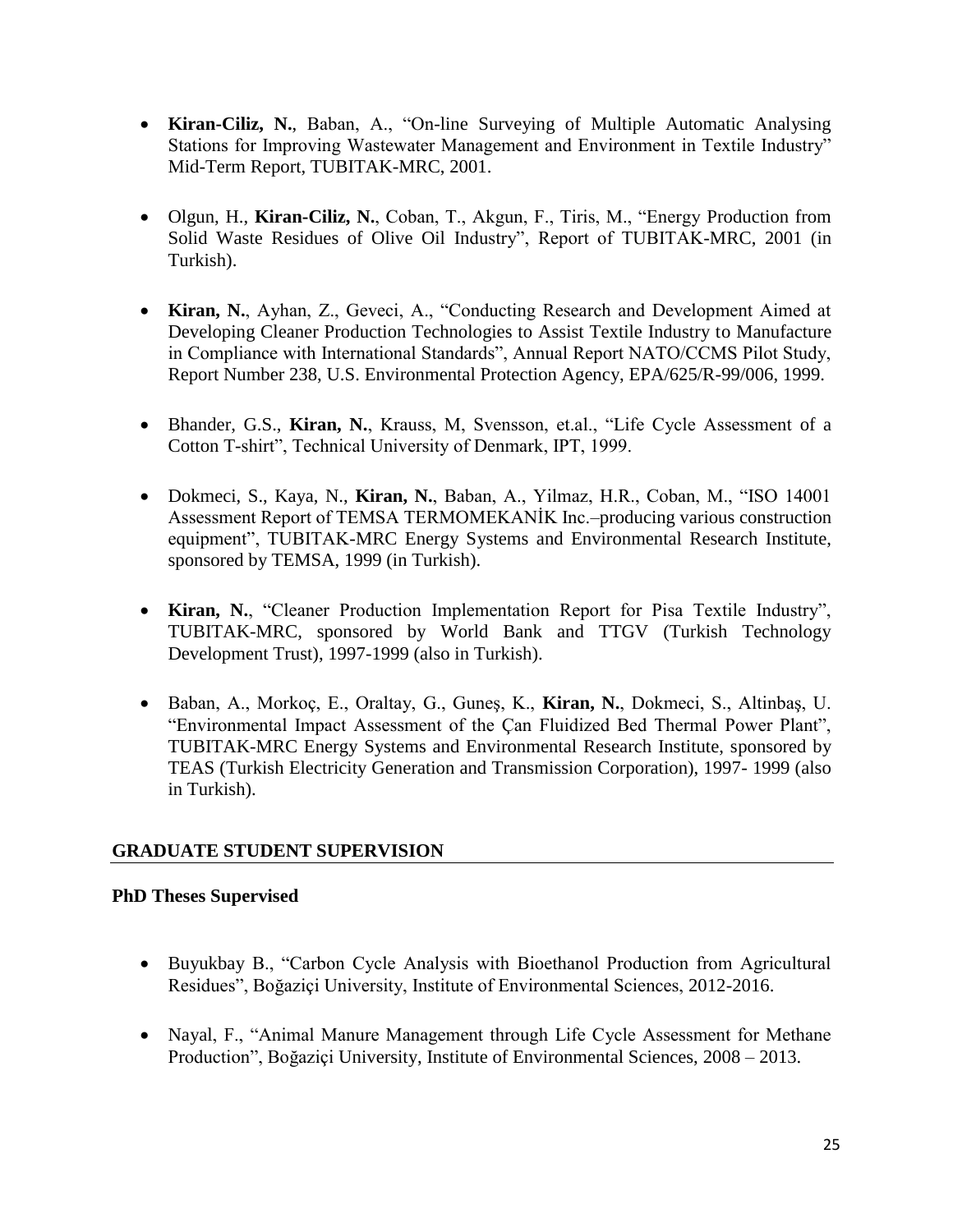## **MSc Theses Supervised**

.

- Solmaz, Z., "Life Cycle Assessment of Energy Generation by Photovoltaic Solar Panels", Boğaziçi University Institute of Environmental Sciences, 2021- .
- Kozal, D., "Life Cycle Assessment of Electricity Generation from Anaerobic Digestion and Selected Thermal Degradation Processes, Boğaziçi University Institute of Environmental Sciences, 2021.
- Uzun, M., "Life Cycle Assessment of Bread Using Cradle to Grave Approach Including Consumption Patterns", Boğaziçi University Institute of Environmental Sciences, 2019-
- Korkmaz, P., "Environmental Sustainability for Selected Packaging Wastes", Boğaziçi University Institute of Environmental Sciences, 2019.
- Eser, Y., "Energy Efficiency integration into Selected Processes of TUPRAS Refinery", Boğaziçi University Institute of Environmental Sciences, 2019.
- Mammadov, A., "Development of Electricity Production from Lignite and Hard Coal LCA Processes for Future National Database of Turkey", Boğaziçi University Institute of Environmental Sciences, 2019
- Okur, R. "Ecological Health Comparison for Different Personal Care Products in Selected Accommodation Sector: A Case Study for Student Dormitory", Boğaziçi University Institute of Environmental Sciences, 2019.
- Teoman, C., "Establishing a Culture of Sustainability in a University: A Case Study of Boğaziçi University", Boğaziçi University Institute of Environmental Sciences, 2018.
- Apiş, D., "Life Cycle Assessment of Ceramic and Polymer Products Providing the Same Service". Boğaziçi University Institute of Environmental Sciences, 2018.
- Uğurlu, D. "Assessment of Energy Efficiency Improvement measures in Existing Residential Buildings in Turkey", Boğaziçi University Institute of Environmental Sciences, 2017.
- Temizel, S. "Decision Making Tools in the Production Systems of Personal Care Products", Boğaziçi University Institute of Environmental Sciences, 2016.
- Latifas, G. "Ecological Footprint as an Indicator for Regional Sustainable Development: Turkey, Bursa, Kadikoy", Boğaziçi University Institute of Environmental Sciences, 2014.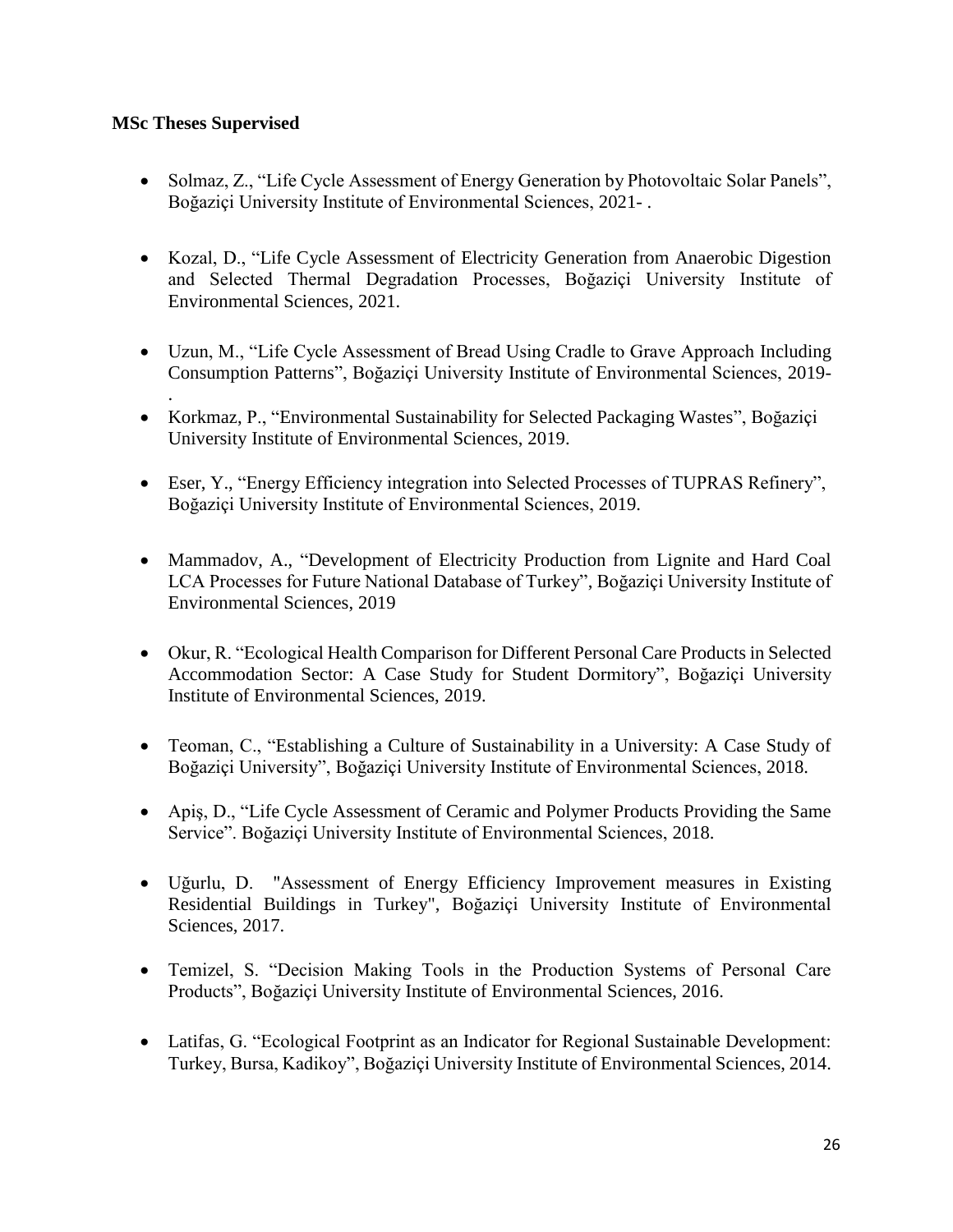- Sahin, B., "Life Cycle Assessment Of Different Types Of Cement Concrete And Its Impact On Leed Certificated Building", Boğaziçi University Institute of Environmental Sciences, 2014.
- Yıldırım, H. "By-Product Utilization Opportunities from Pretreatment and Fermentation Processes of Selected Agricultural Residues", Boğaziçi University Institute of Environmental Sciences, 2014.
- Kundaklar, F. "Development of Sustainable Energy Action Plan for Selected Municipality in Istanbul", Boğaziçi University Institute of Environmental Sciences, 2014.
- Kulce, G. "Integration of Eco-Region Concepts for Akyaka, Turkey", Boğaziçi University Institute of Environmental Sciences, 2013.
- Tunali, M. "Implementation of Life Cycle Assessment for an Anaerobic Digestion Plant in a University Campus as a Decision Mechanism", Boğaziçi University Institute of Environmental Sciences, 2013.
- Baydar, G., "Evaluation of Ecological Criteria for Cotton Textile Product", Boğaziçi University Institute of Environmental Sciences, 2007.
- Duygu, D., "R2 Medicine Minimisation System Development for Pharmaceutical Industry", Bogaziçi University Institute of Environmental Sciences, 2007.
- Buyukbay, B., "The Economic Advantages of Resource Conservation through Process Modifications in the Selected Electroplating Industry : A Case Study for a Plant Located in Istanbul", Bogaziçi University Institute of Environmental Sciences, 2007.
- Onal, S., "Local Agenda 21 for Bozcaada, Turkey with Target 100% Renewable Energy and Eco-Labeling Perspectives",Bogaziçi University, Institute of Environmental Sciences, 2006.
- Sisman, F., "Cleaner production Implementation in Tanneries, Case Study; Matras Leather Company in Istanbul", Bogaziçi University, Institute of Environmental Sciences, 2004.
- Alkan, A., "Life Cycle Assessment of Glassware Products Case Study; Sisecam Inc. in Istanbul", Bogaziçi University, Institute of Environmental Sciences, 2004.
- Morina, E., "Energy and Raw Material recovery in Dairy Industry, Case Study: SEK Inc in Istanbul", Bogaziçi University, Institute of Environmental Sciences, 2004.